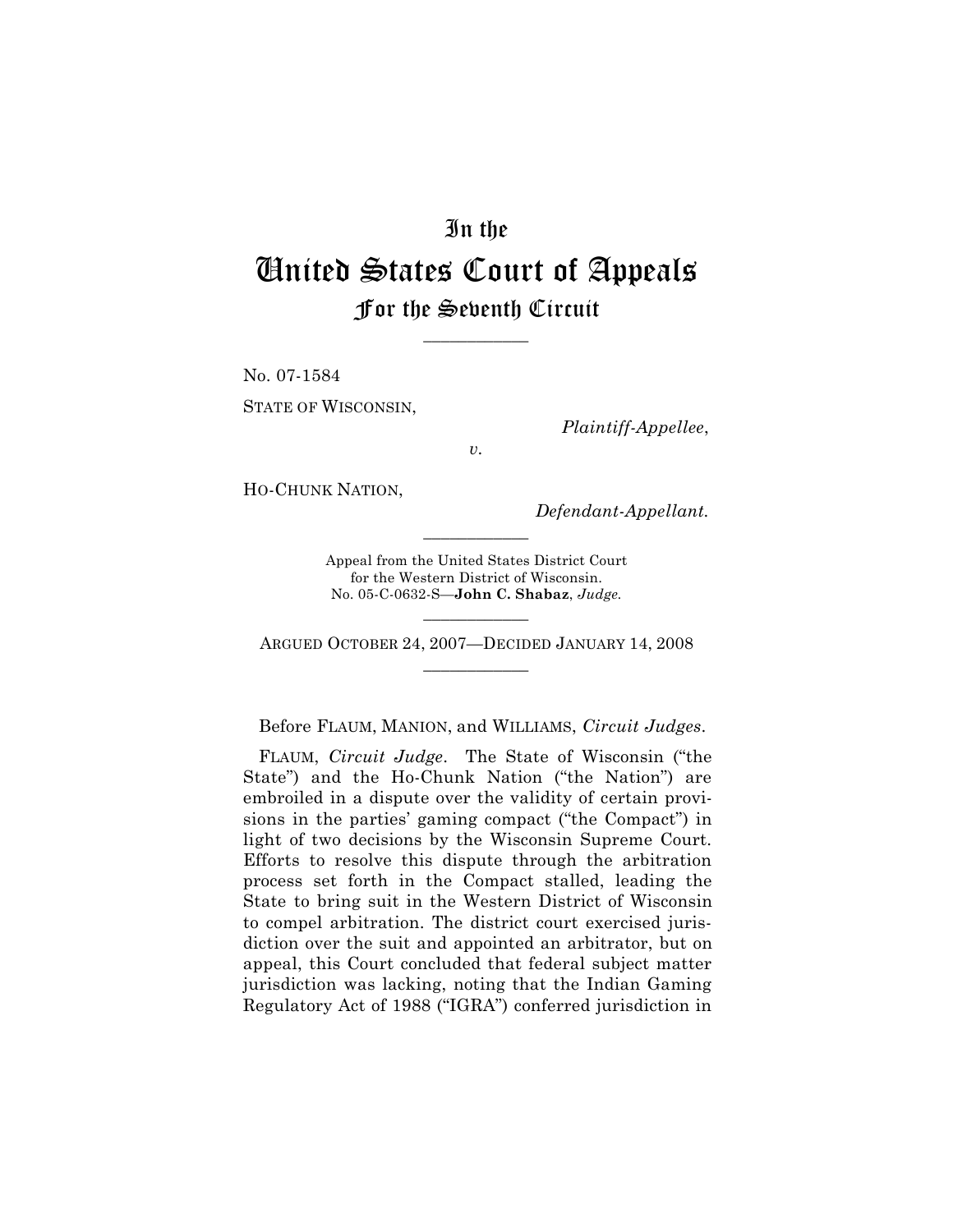three specific instances, none of which were implicated by the case at hand. The State then filed an amended complaint in district court, this time including a claim to enjoin the Nation's class III gaming due to alleged violations under the Compact pursuant to 25 U.S.C.  $\S$  2710(d)(7)(A)(ii), one of the three provisions explicitly granting federal courts jurisdiction under the IGRA. The district court found that subject matter jurisdiction existed under this provision. The court also determined as part of its summary judgment order that the Wisconsin Supreme Court's decisions did not invalidate the provisions in the Compact. This interlocutory appeal by the Nation followed. For the following reasons, we affirm that the district court had jurisdiction over the suit and that the Nation's sovereign immunity was abrogated by Congress and waived by the Nation. In addition, we partially vacate and remand the lower court's ruling on the Nation's motion for summary judgment so that the district court may first determine whether any of the State's claims are subject to arbitration.

## **I. Background**

In 1992, the Ho-Chunk Nation, known at the time as the Wisconsin Winnebago Tribe, and then-Governor Tommy Thompson, acting on behalf of the State of Wisconsin, entered into a gaming compact pursuant to the IGRA. This Compact permitted the Nation to conduct certain "class III" gaming, as defined in the IGRA.<sup>1</sup> The parties amended the Compact in 1998, and did so a second time in 2003. This "Second Amendment" was the result of negotiations between the Nation and Governor James Doyle, and was

 $1$  For an overview of the IGRA's purpose, history, and effect on Tribal-State compacting, *see* COHEN'S HANDBOOK OF FEDERAL INDIAN LAW § 12 (Matthew Bender & Company 2005).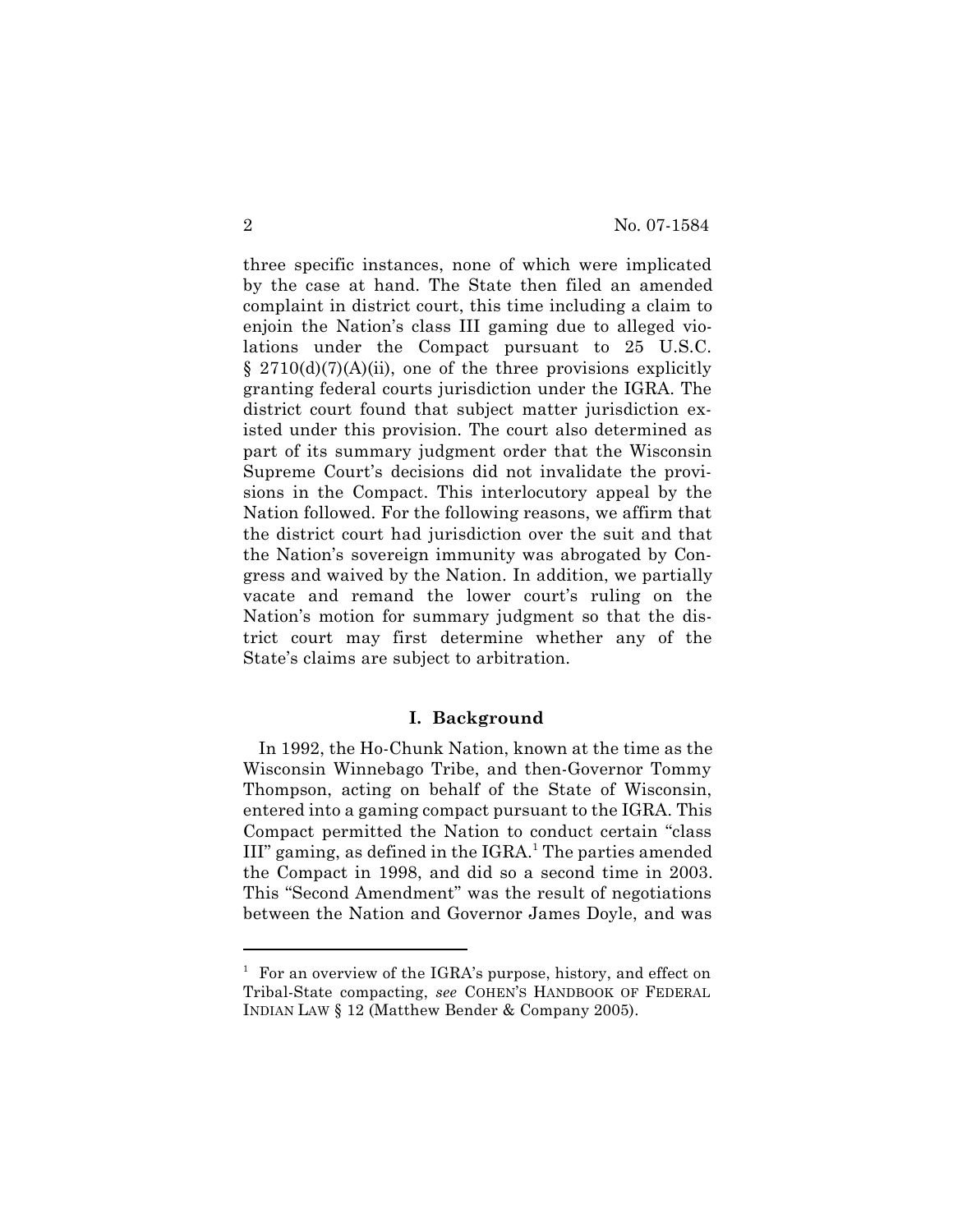approved by the Secretary of the Interior by operation of law, since the Secretary took no action on it within fortyfive days of its submission for approval. 25 U.S.C. § 2710(d)(8)(C). The Second Amendment expanded the Nation's class III gaming to include various Vegas-style games and increased revenue-sharing between the Nation and the State. The validity of certain provisions in the Second Amendment is the focus of the parties' dispute.

When the parties initially amended the Compact in 1998, they included a revenue-sharing provision. The Second Amendment greatly expanded this revenue-sharing agreement. The Nation agreed to pay \$30 million a year to the State from July 2003-July 2005. After that, the Nation would pay the State an annual percentage of its net win unless either party requested renegotiations. In consideration for these payments, the State agreed to a perpetual term for the Compact, an indemnification clause protecting the Nation from off-reservation gaming, and permission by the Governor for the Nation to pursue gaming at a fourth site. With respect to the Second Amendment's Duration clause, the Compact would remain in force in perpetuity unless the parties mutually consented to termination or if the Nation passed a resolution revoking its authority to engage in class III gaming. The Second Amendment also provided that if this Duration provision were found invalid or unenforceable "by a court of competent jurisdiction," the Nation would no longer be required to make payments to the State. The parties would then be required to renegotiate those invalidated provisions pursuant to the Dispute Resolution and Sovereign Immunity provisions in the Compact. The Second Amendment also required that the parties follow a similar renegotiation process if a court found provisions regarding the "Scope of Games" or "Payment to the State" to be invalid, and stated that if any other portion of the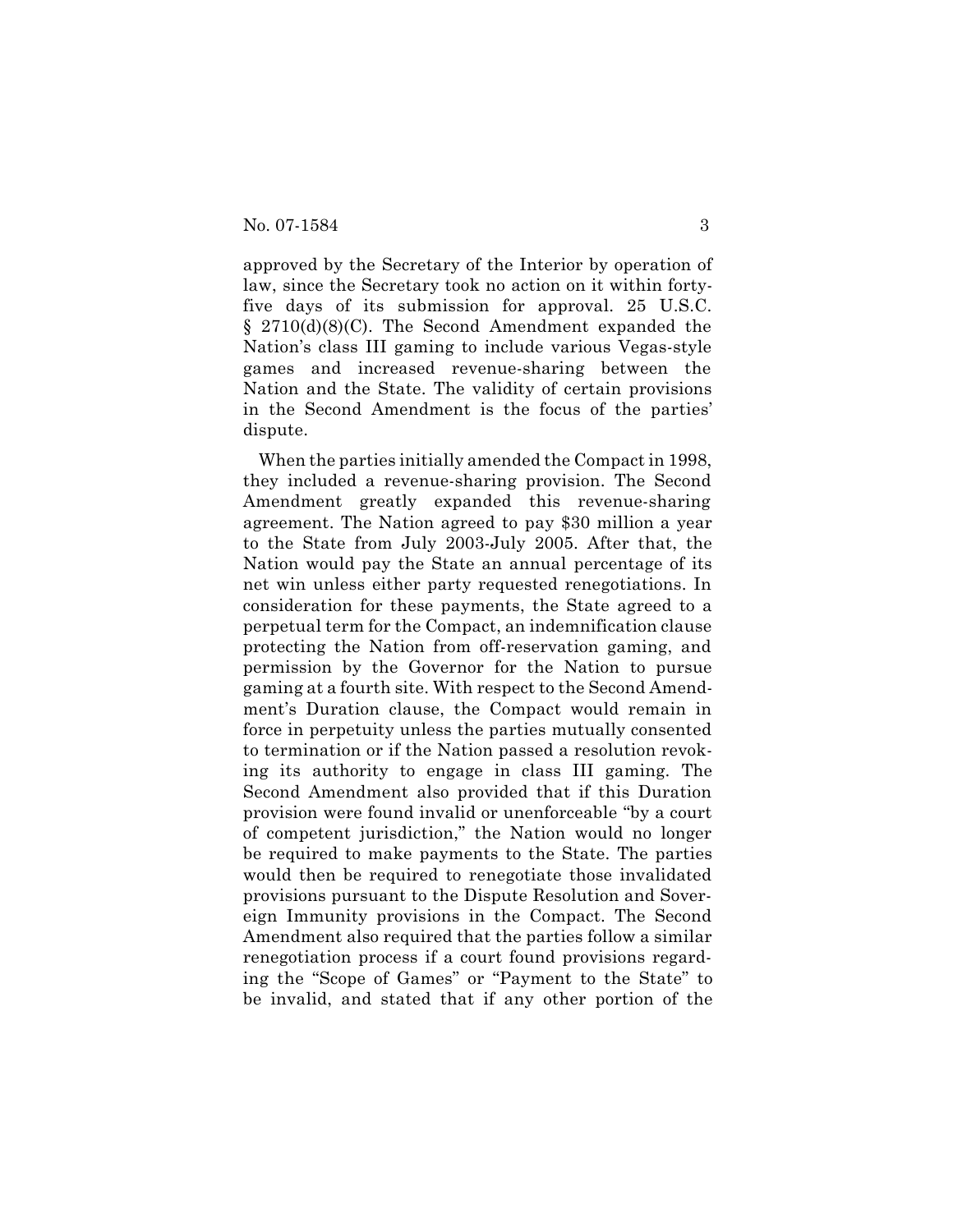Second Amendment were found invalid, the parties would renegotiate in good faith upon either party's request. Coupled with these dispute resolution requirements was a provision governing the parties' sovereign immunity, which both the State and Nation waived with respect to any claim brought by either party to enforce any provision of the Compact.

On May 13, 2004, the Wisconsin Supreme Court decided *Panzer v. Doyle*, 680 N.W.2d 666 (Wis. 2004), *abrogated in part by Dairyland Greyhound Park, Inc. v. Doyle*, 719 N.W.2d 408 (Wis. 2006), which addressed the validity of certain provisions in a gaming compact between the State and the Forest County Potawatomi. The Wisconsin Supreme Court made three holdings in the case: (1) the Governor lacked authority to commit the State to compacts lasting in perpetuity; (2) much of the expansion of class III gaming in 2003 was prohibited by the Wisconsin constitution and criminal code; and (3) the Governor lacked inherent or delegated authority to waive the State's sovereign immunity. *Id.* at 701. The court then expressed its expectation that the parties would renegotiate the amendments to the compact voided by the court's decision. *Id.*

The *Panzer* decision cast doubt on the legitimacy of the Compact between the State and the Nation, since the Second Amendment contained duration, class III gaming, and sovereign immunity clauses nearly identical to those invalidated by the Wisconsin Supreme Court. The Nation and State, however, disagreed as to whether the terms of their Compact were immediately invalidated by *Panzer*, or whether they continued to remain in effect until a court decision was issued with respect to their specific Compact. The Nation took the former position and altered its conduct accordingly. Thus, the Nation: (1) ceased operation of class III gaming added under the Second Amendment; (2) stopped its payments to the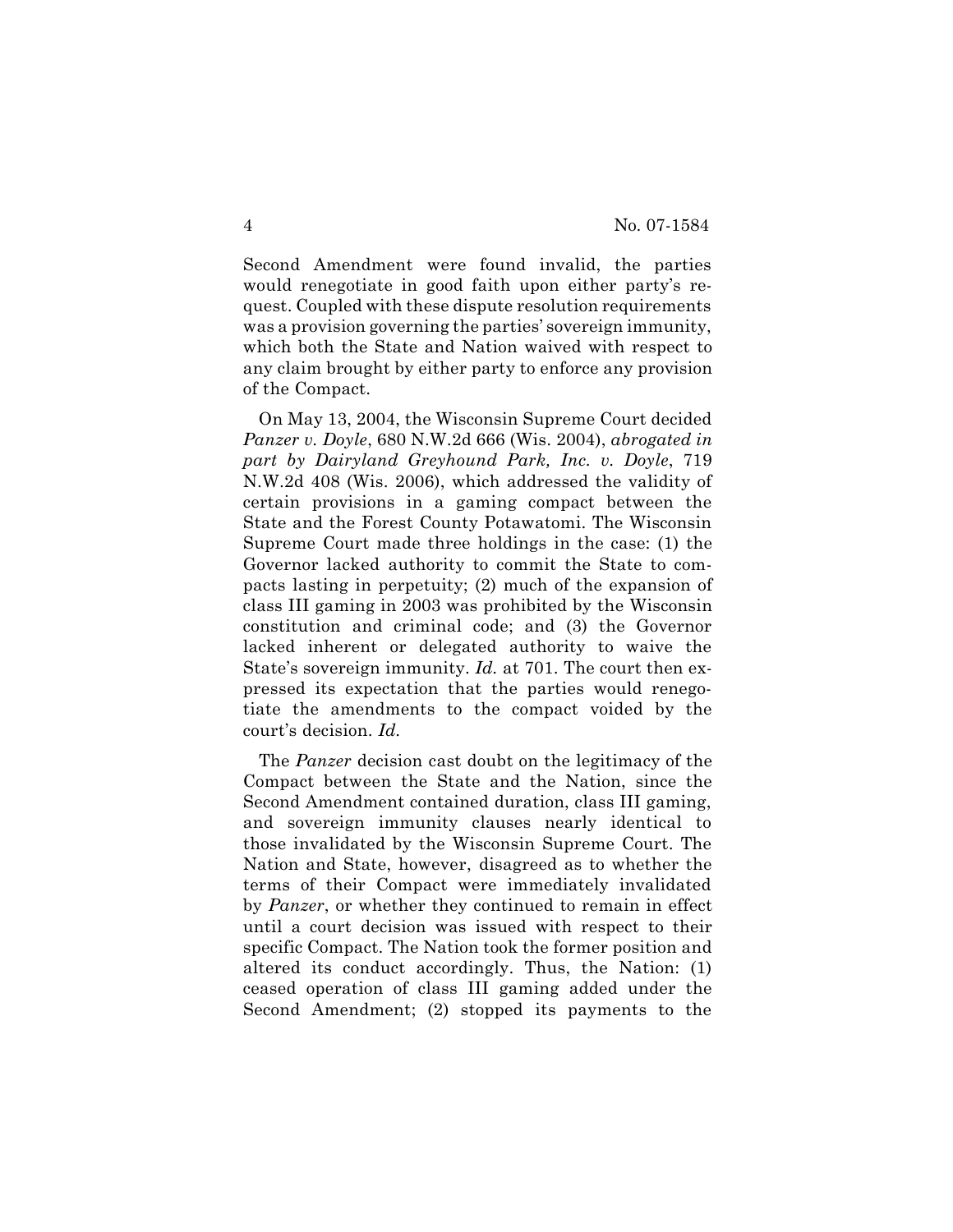State pursuant to the clause permitting the Nation to do so if the Duration provision were found invalid "by a court of competent jurisdiction"; and (3) deemed the State's sovereign immunity revoked, which under the Nation's reading of the Compact, served to automatically revoke its waiver of immunity as well. The State, however, took the latter position, and therefore contended that all the provisions in the Compact were still valid, including the Nation's required revenue-sharing payments to the State.

The parties began to renegotiate the Compact provisions implicated by *Panzer*, but these efforts stalled, leading the Nation to submit a complaint in arbitration on June 23, 2005. After efforts to find a mutually acceptable arbitrator also failed, the State filed suit on October 28, 2005 in the Western District of Wisconsin, requesting that the court appoint an arbitrator. The court, over the Nation's objections, found that it had jurisdiction and appointed the Honorable William A. Norris, a retired federal judge, as arbitrator. The Nation appealed the denial of its motion to dismiss with this Court. While the appeal was pending, the parties began arbitration before Judge Norris, but stayed the proceedings in May 2006 pending this Court's decision on the Nation's appeal and the Wisconsin Supreme Court's forthcoming opinion in *Dairyland Greyhound Park, Inc. v. Doyle,* 719 N.W.2d 408 (Wis. 2006).

On July 14, 2006, the Wisconsin Supreme Court decided *Dairyland Greyhound Park*, in which it determined that amendments to gaming compacts were governed by the language of the Wisconsin Constitution as it existed when the original compacts were entered into. *Id.* at 442. This decision resulted in *Panzer* being partially overturned, in that nothing barred the State from negotiating with tribes over class III gaming so long as the original compact pre-dated the 1993 Amendment to the Wisconsin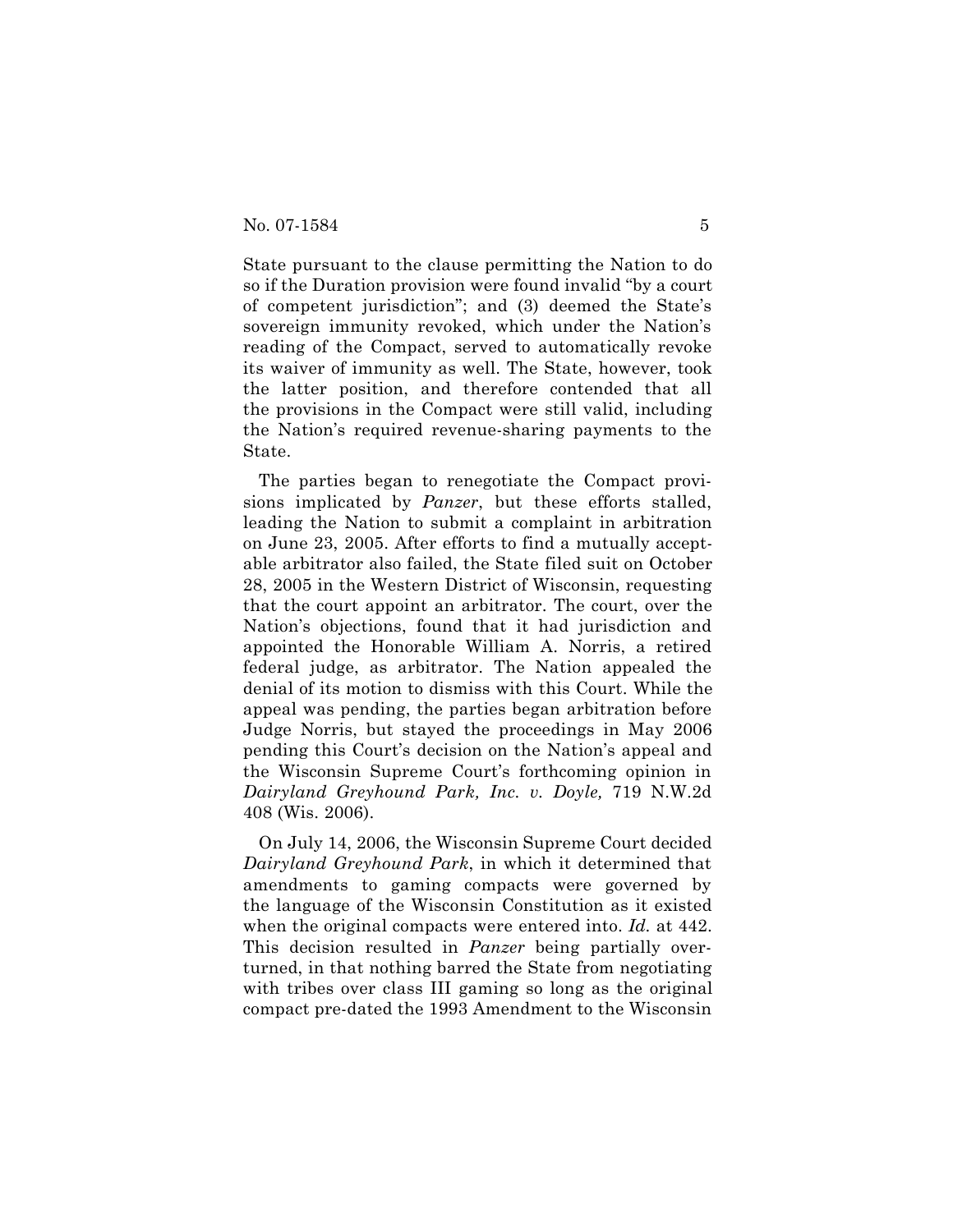Constitution. *Id.* at 443. As a result of this decision, the Nation reinstated the class III games it had stopped operating after the *Panzer* decision.

This Court decided the Nation's appeal on September 1, 2006, holding that the district court lacked subject matter jurisdiction over the suit. *State of Wisconsin v. Ho-Chunk Nation,* 463 F.3d 655 (7th Cir. 2006) ("*Ho-Chunk I*"). This Court noted that the Federal Arbitration Act ("FAA") did not itself provide a basis for jurisdiction, and further determined that there was not an independent basis for federal jurisdiction in this case, since none of the three instances in the IGRA where Congress explicitly conferred federal jurisdiction were pled, and this could not be said to be a case arising under federal law. *Id.* at 659-61.

Following this Court's decision in *Ho-Chunk I*, the State then filed an amended complaint in the Western District of Wisconsin which included eight causes of action related to the Nation's alleged withholding of revenue-sharing payments and failure to arbitrate. Unlike the State's initial complaint, the amended complaint included a claim pursuant to 25 U.S.C.  $\S 2710(d)(7)(A)(ii)$ of the IGRA, one of the three specific instances where the Act granted federal jurisdiction. Under this cause of action the State sought to enjoin the Nation's class III gaming on the basis of its alleged Compact violations. The amended complaint also included a claim for breach of contract and sought declarations that the Nation was in violation of the IGRA, that the State had complied with the IGRA by negotiating in good faith, and that the Nation must pay all current and future amounts due under the Compact's revenue-sharing provision. Finally, the State brought claims for the court to compel arbitration for all arbitrable claims, reappoint Judge Norris as arbitrator, and stay the action pending the arbitrator's award.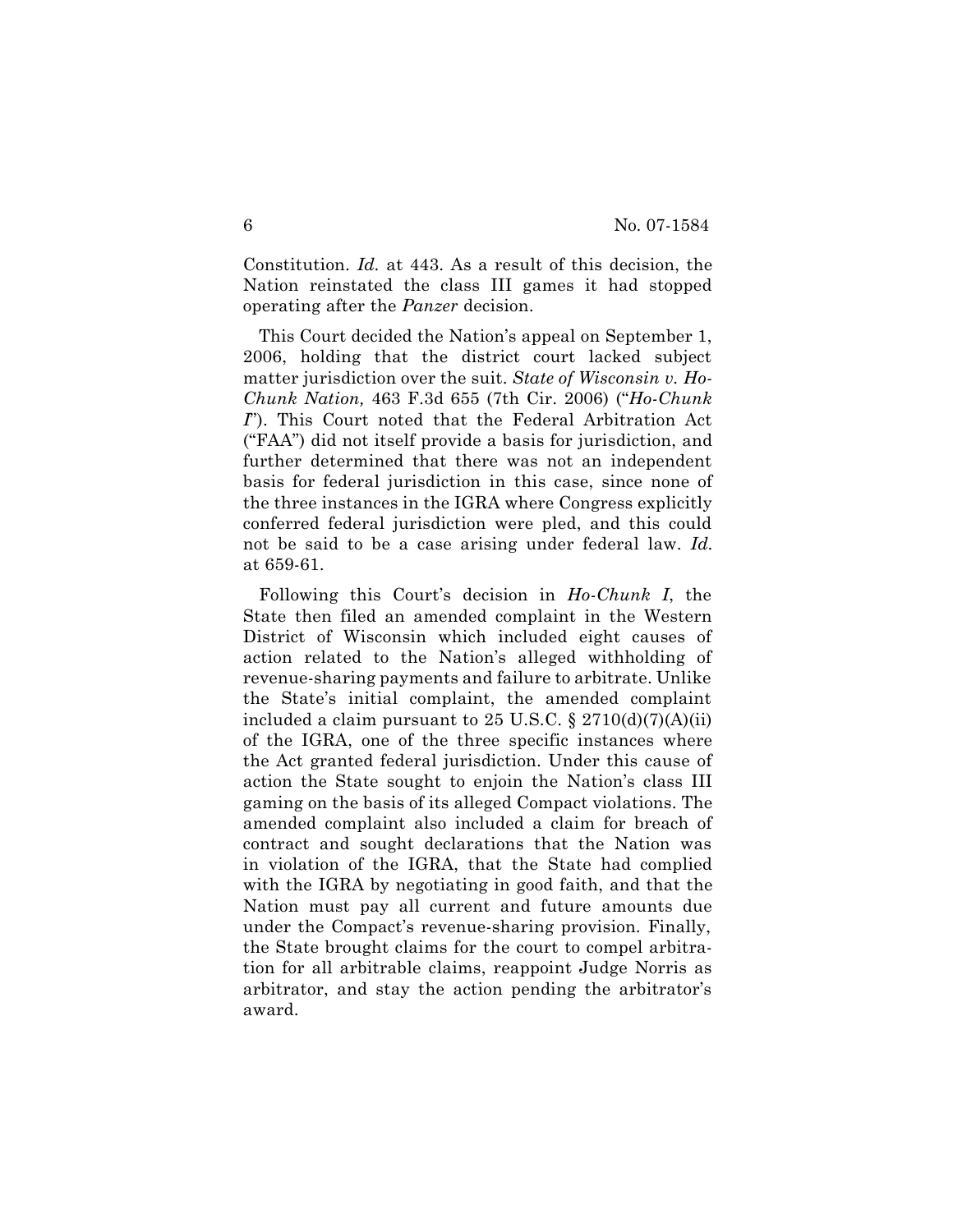The Nation for its part, brought counterclaims against the State for breach of contract and violations of the IGRA, requesting that the court order the parties to engage in negotiations according to the procedures set forth in the IGRA. The Nation then brought a motion to dismiss or, alternatively, for summary judgment regarding the State's amended complaint. With respect to federal jurisdiction, the Nation contended that 25 U.S.C.  $\S$  2710(d)(7)(A)(ii), which grants federal courts jurisdiction over a claim by a State to "enjoin a class III gaming activity . . . conducted in violation of any Tribal-State compact," was inapplicable in this case and moreover, that the Nation's sovereign immunity barred the district court from hearing the case on any other basis. In the alternative, the Nation also moved for summary judgment, claiming that in light of the *Panzer* and *Dairyland Greyhound Park* decisions, it was not acting in violation of the Compact. The Nation also contested the State's efforts to compel arbitration, claiming that the Compact's Dispute Resolution provision was preempted by the IGRA and was not covered by the FAA.

On March 9, 2006, the district court issued its memorandum and order on the Nation's motions. The district court adopted the State's interpretation of 25 U.S.C.  $\S$  2710(d)(7)(A)(ii), and thus found that it had jurisdiction over the State's claim to enjoin the Nation's class III gaming activity. The court then exercised supplemental jurisdiction pursuant to 28 U.S.C. § 1367 over the State's remaining claims. The district court then turned to the Nation's motion for summary judgment. With respect to the *Panzer* decision's effect on the Compact, the district court determined that the Wisconsin Supreme Court's decision did not serve as a finding "by a court of competent jurisdiction" that the Second Amendment's Duration provision was invalid or unenforceable. This finding served to moot the Nation's preemption claim regarding renegoti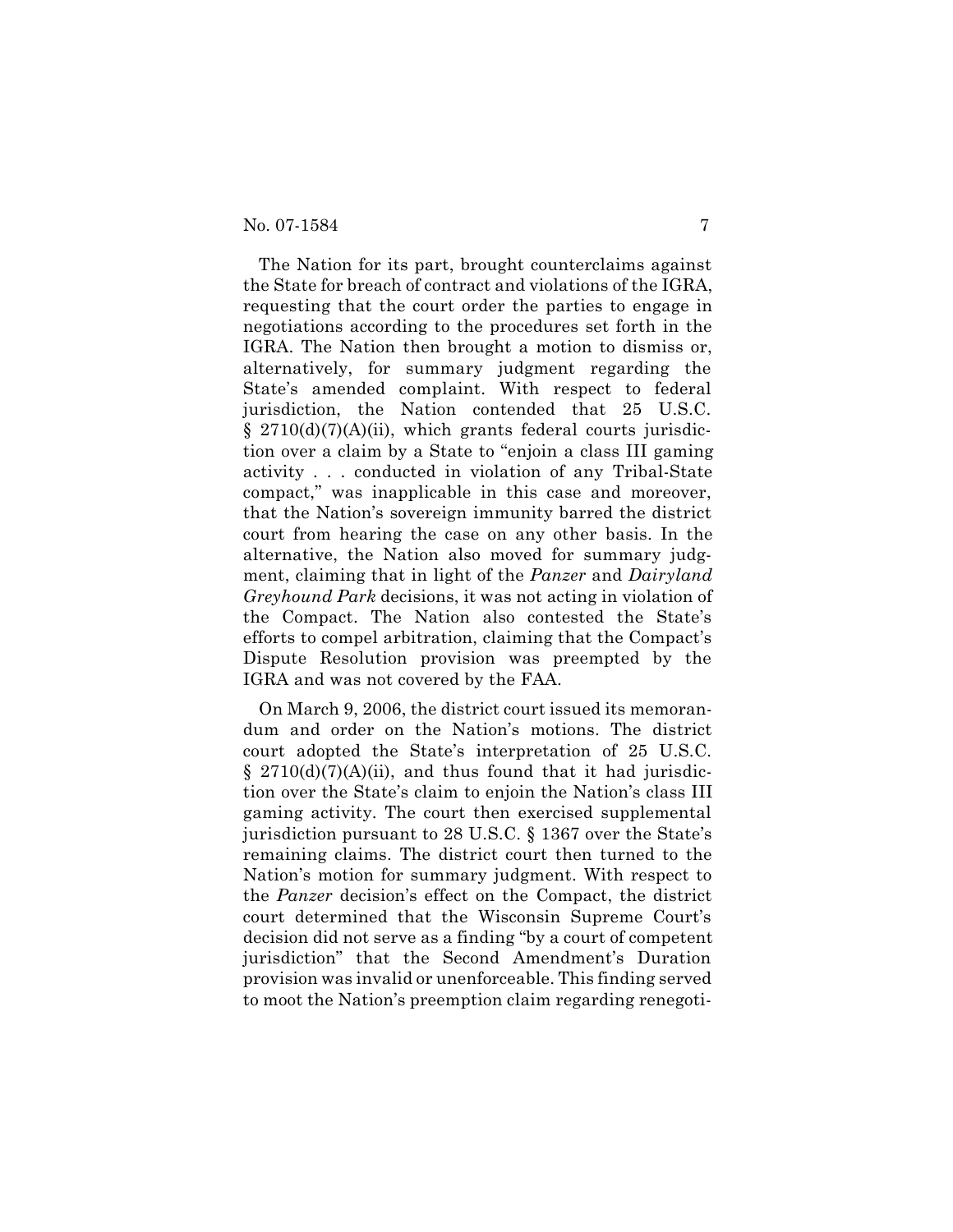ation under the IGRA, since it was unnecessary for the parties to renegotiate any of the Compact's provisions. As to the Nation's other arguments on summary judgment, the district court determined that federal jurisdiction did exist for the State's claim seeking a declaration it acted in good faith and denied the Nation's claim that the FAA was inapplicable. The district court, however, did grant the Nation's motion for summary judgment on one ground, determining that the State had failed to provide sufficient evidence to support a finding that the Nation had refused to negotiate or arbitrate under the terms of the Compact.

Although the district court's memorandum and order did not constitute a final decision for purposes of appellate jurisdiction, *see* 28 U.S.C. § 1291, the Nation argues that the district court's finding that the suit was not barred by the Nation's sovereign immunity is appealable under the collateral order doctrine. The Nation has thus brought this interlocutory appeal, claiming: (1) that 25 U.S.C. § 2710(d)(7)(A)(ii) did not grant the district court jurisdiction or abrogate the Nation's sovereign immunity; and (2) that the district court erred in finding that the *Panzer* decision did not affect the Compact's terms.

## **II. Analysis**

### **A. Appellate Jurisdiction**

As a threshold issue, we have to determine whether we have appellate jurisdiction over this appeal. As a general matter, this Court may only hear appeals "from all final decisions of the district courts." 28 U.S.C. § 1291. This rule, however, is not without exception, and the "collateral order doctrine" provides that certain decisions "are immediately appealable because they 'finally determine claims of right separable from, and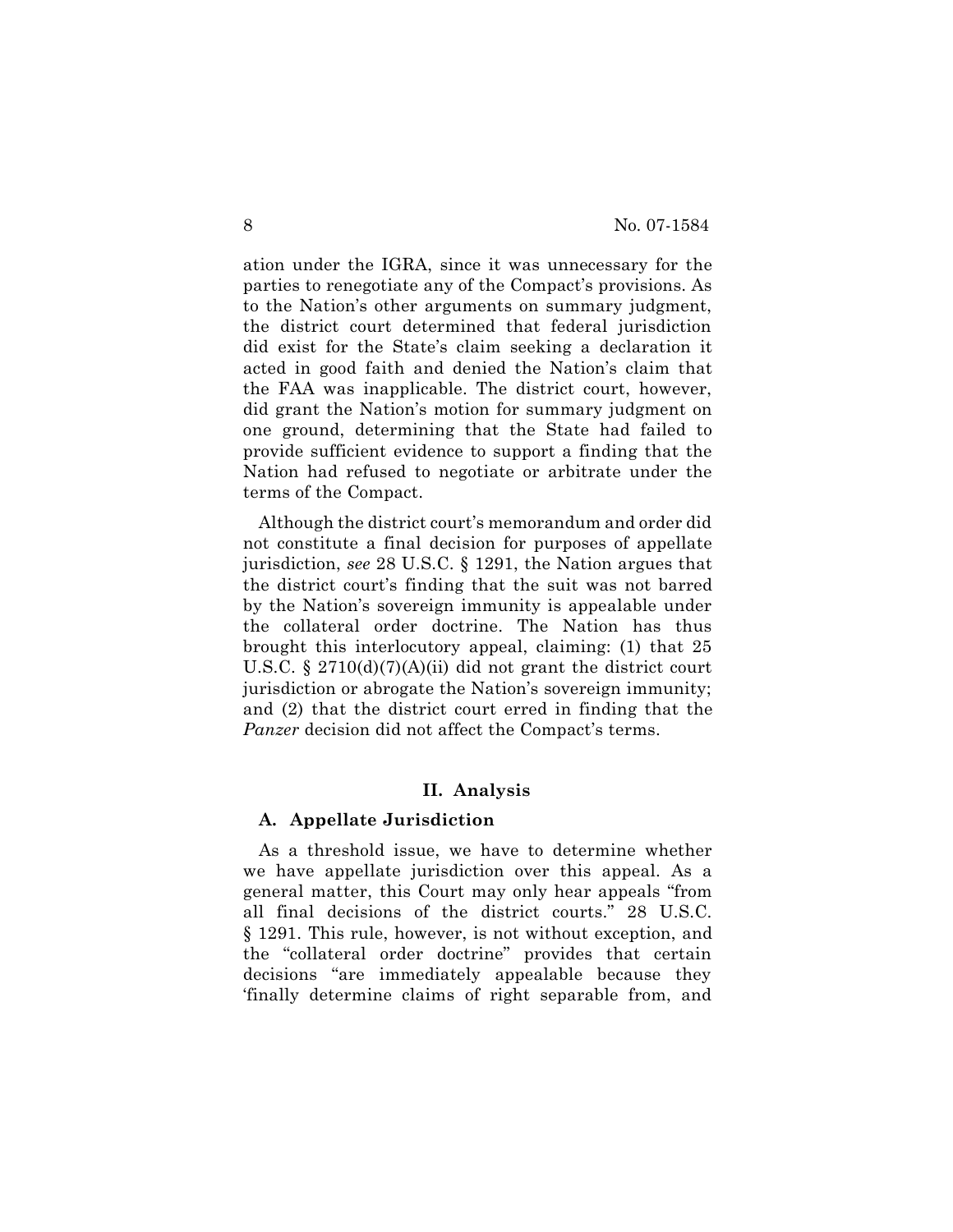collateral to, rights asserted in the action, too important to be denied review and too independent of the cause itself to require that appellate consideration be deferred until the whole case is adjudicated.' " *Behrens v. Pelletier*, 516 U.S. 299, 305, 116 S. Ct. 834, 133 L. Ed. 2d 773 (1996) (quoting *Cohen v. Beneficial Industrial Loan Corp.*, 337 U.S. 541, 546, 93 L. Ed. 1528, 69 S. Ct. 1221 (1949)). Here, although the district court's decision was not final, the Nation asserts that the issues it is appealing implicate the Nation's sovereign immunity from suit, a subject it contends falls under the scope of the collateral order doctrine.

Tribal sovereign immunity is "a necessary corollary to Indian sovereignty and self-governance,*" Three Affiliated Tribes of Fort Berthold Reservation v. Wold Engineering, P. C.*, 476 U.S. 877, 894, 90 L. Ed. 2d 881, 106 S. Ct. 2305 (1986), and extends to suits for injunctive or declaratory relief. *Imperial Granite Co. v. Pala Band of Mission Indians*, 940 F.2d 1269, 1271 (9th Cir. 1991) (citing *Santa Clara Pueblo v. Martinez*, 436 U.S. 49, 59, 56 L. Ed. 2d 106, 98 S. Ct. 1670 (1978)). *"*Suits against Indian tribes are thus barred by sovereign immunity absent a clear waiver by the tribe or congressional abrogation." *Oklahoma Tax Comm'n v. Citizen Band Potawatomi Indian Tribe*, 498 U.S. 505, 509, 111 S. Ct. 905, 909, 112 L. Ed. 2d 1112 (1991). A district court's determination that a tribe's sovereign immunity has been waived by the tribe or abrogated by Congress falls within the ambit of the collateral order doctrine as applied by this Court:

Since sovereign immunity is an immunity from trial and the attendant burdens of litigation, and not just a defense to liability on the merits, the denial of a claim of sovereign immunity is an immediately appealable interlocutory order under the "collateral order doctrine" of *Cohen v. Beneficial Industrial Loan*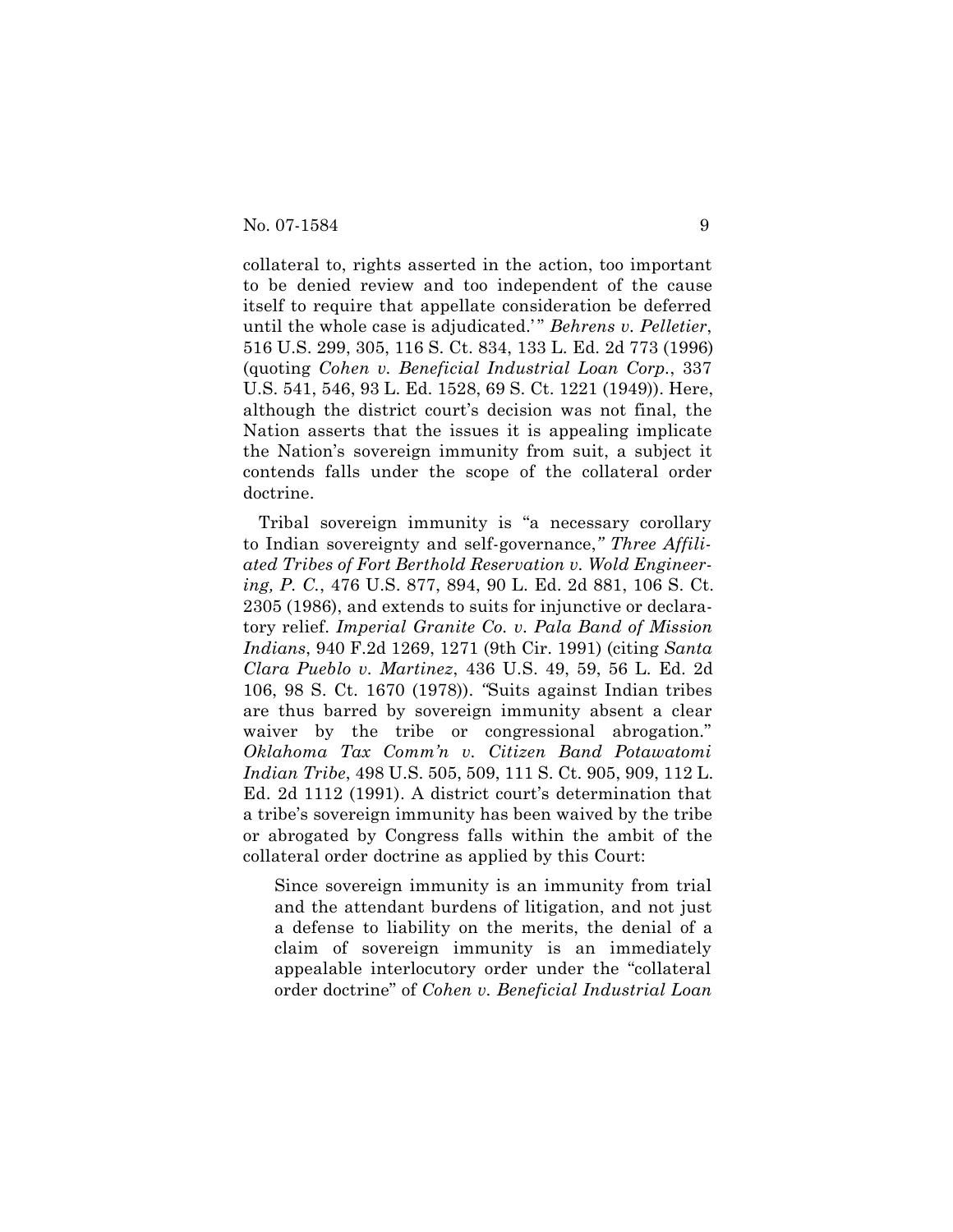*Corp.*, 337 U.S. 541, 545-47, 69 S. Ct. 1221, 1225-26, 93 L. Ed. 1528 (1949).

*Enahoro v. Abubakar,* 408 F.3d 877, 880 (7th Cir. 2005) (quoting *Rush-Presbyterian-St.Luke's Medical Center v. The Hellenic Republic*, 877 F.2d 574, 576 n.2 (7th Cir. 1989)).

Although a denial of the Nation's sovereign immunity is immediately appealable under the collateral order doctrine, the State contends that this Court should not consider the two specific issues raised by this Nation on appeal. The first issue appealed by the Nation is the district court's finding that it had jurisdiction over the State's second cause of action pursuant to 25 U.S.C.  $\S$  2710(d)(7)(A)(ii), which grants federal courts jurisdiction over suits "by a State . . . to enjoin a class III gaming activity . . . conducted in violation of any Tribal-State compact entered into under paragraph (3)." The State has filed a jurisdictional memorandum with this Court contending that this appeal is frivolous and should be dismissed. This argument is without merit. The State mischaracterizes the Nation's claim as questioning courts' interpretation that 25 U.S.C.  $\S$  2710(d)(7)(A)(ii) serves as a congressional abrogation of tribal sovereign immunity. *See Florida v. Seminole Tribe of Florida*, 181 F.3d 1237, 1242 (11th Cir. 1999); *see also Kiowa Tribe of Oklahoma v. Manufacturing Technologies, Inc.*, 523 U.S. 751, 758, 118 S. Ct. 1700, 140 L. Ed. 2d 981 (1998). The Nation however, does not question these holdings, but rather argues as a matter of statutory interpretation that its alleged Compact violations do not provide the State with a cause of action under 25 U.S.C.  $\S 2710(d)(7)(A)(ii)$ . This is an unsettled question of law, and we reject the State's argument that it is frivolous.

The State also contends that this Court should not consider the Nation's second claim on appeal—that the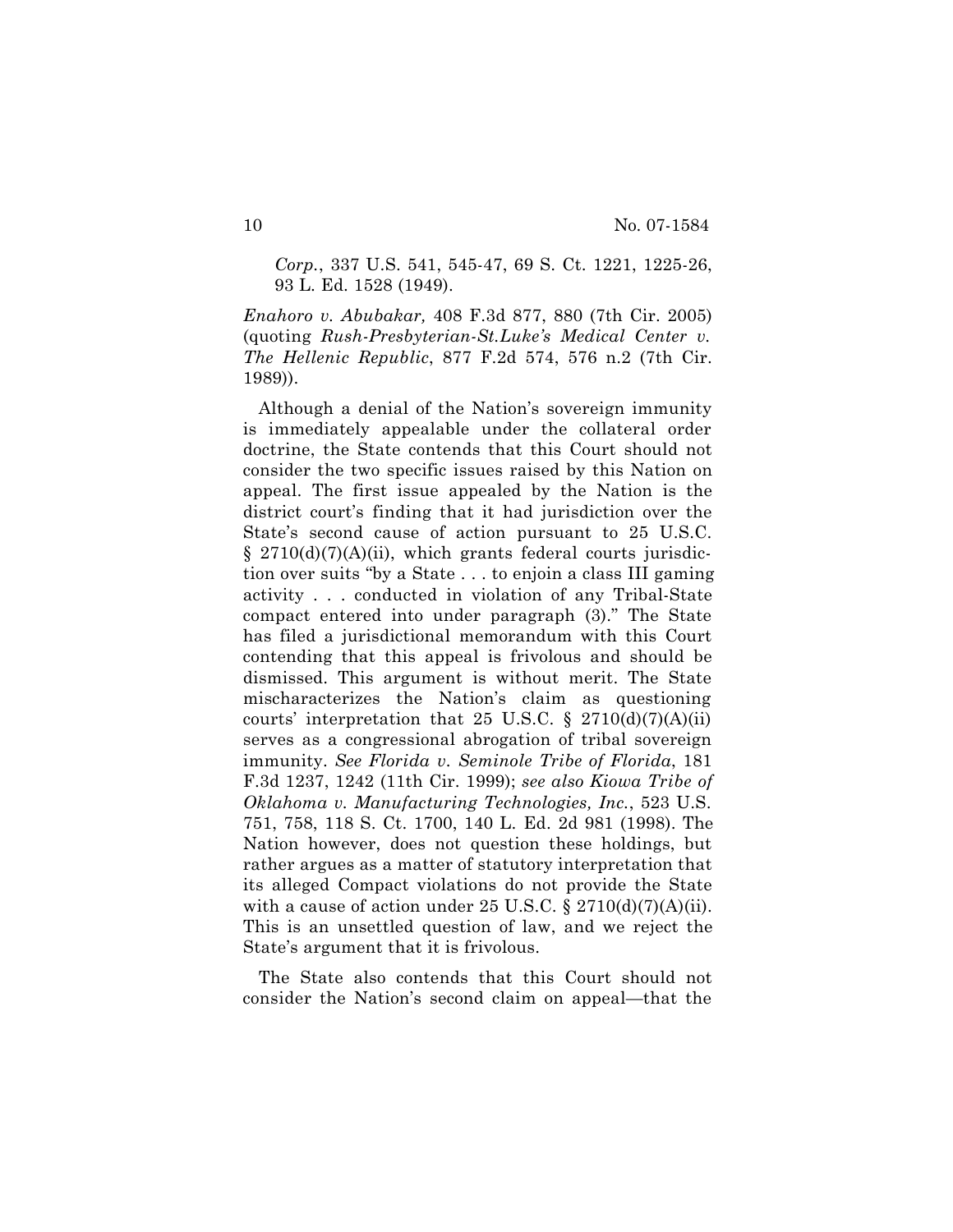district court erred in determining that the Wisconsin Supreme Court's decision in *Panzer* did not constitute a finding "by a court of competent jurisdiction" that the Second Amendment's Duration provision was invalid or unenforceable. Because this argument is moot if we find that the district court did not have federal jurisdiction pursuant to 25 U.S.C. § 2710(d)(7)(A)(ii), we first turn to address the proper interpretation of  $\S 2710(d)(7)(A)(ii)$ .

## **B. Federal Jurisdiction Under 25 U.S.C. § 2710(d)(7)(A)(ii)**

In response to *Ho-Chunk I*, where this Court determined that no federal jurisdiction existed over the suit, the State included a claim in its amended complaint to enjoin the Nation's class III gaming pursuant to 25 U.S.C. § 2710(d)(7)(A)(ii), one of the three specific congressional grants of federal jurisdiction in the IGRA. *See Ho-Chunk I*, 463 F.3d at 660 (quoting 25 U.S.C.  $§$  2710(d)(7)(A)(i)-(iii)). The parties also agree that 25 U.S.C. § 2710(d)(7)(A)(ii), in addition to conferring federal jurisdiction, also serves as a congressional abrogation of tribal sovereign immunity. *See Seminole Tribe of Florida*, 181 F.3d at 1242 (With respect to 25 U.S.C.  $§$  2710(d)(7)(A)(ii), it is "clear that Congress abrogated tribal immunity only in the narrow circumstance in which a tribe conducts class III gaming in violation of an existing Tribal-State compact."); *see also Kiowa Tribe of Oklahoma,* 523 U.S. at 758 ("[Congress] has restricted tribal immunity from suit in limited circumstances.") (citing 25 U.S.C. § 2710(d)(7)(A)(ii)). Therefore, the Nation's sovereign immunity is inextricably wrapped up with the question of federal subject matter jurisdiction under the IGRA. We review questions involving these issues *de novo*. *Samirah v. O'Connell*, 335 F.3d 545, 548 (7th Cir. 2003) ("We review *de novo* the existence of sub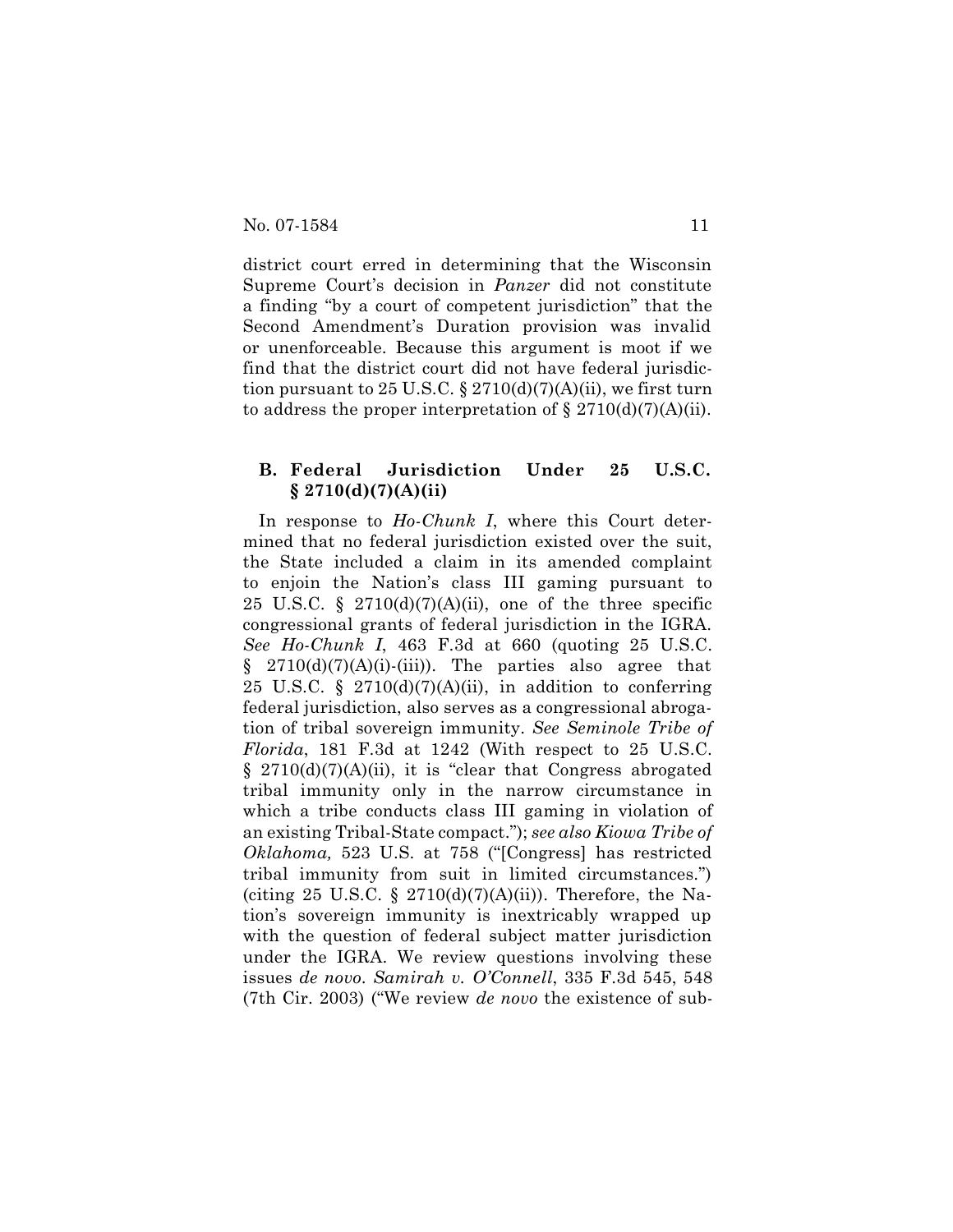ject matter jurisdiction."); *Nelson v. LaCrosse County Dist. Attorney*, 301 F.3d 820, 825 (7th Cir. 2002) (grant or denial of sovereign immunity, in that case invoked by a state, is reviewed *de novo*).

The issue of whether the State properly brought a claim against the Nation pursuant to 25 U.S.C.  $\S$  2710(d)(7) (A)(ii) is purely a matter of statutory interpretation. The provision provides:

The United States district courts shall have jurisdiction over— . . .

(ii) any cause of action initiated by a State or Indian tribe to enjoin a class III gaming activity located on Indian lands and conducted in violation of any Tribal-State compact entered into under paragraph  $(3)$  that is in effect, ...

25 U.S.C. § 2710(d)(7)(A)(ii). Here, the State brought a claim to enjoin the Nation's class III gaming on the basis of the Nation's refusal to pay the amounts allegedly due under the Compact's revenue-sharing agreement and the Nation's alleged refusal to submit to binding arbitration. The sole issue for this Court to decide is whether this alleged conduct by the Nation constitutes the type of compact violation for which an injunction may be granted under this provision.

The district court offered a straightforward interpretation of 25 U.S.C. § 2710(d)(7)(A)(ii), based on the plain text of that provision, that is similarly adopted by the State on this appeal. According to this interpretation, the statutory language permitting "a State . . . to enjoin a class III gaming activity . . . conducted in violation of any Tribal-State compact," means that the State is able to sue to enjoin class III gaming whenever "the Tribe fails to comply with the requirements of the compact." *Wisconsin v. Ho-Chunk Nation*, 478 F. Supp. 2d 1093, 1097 (W.D. Wis.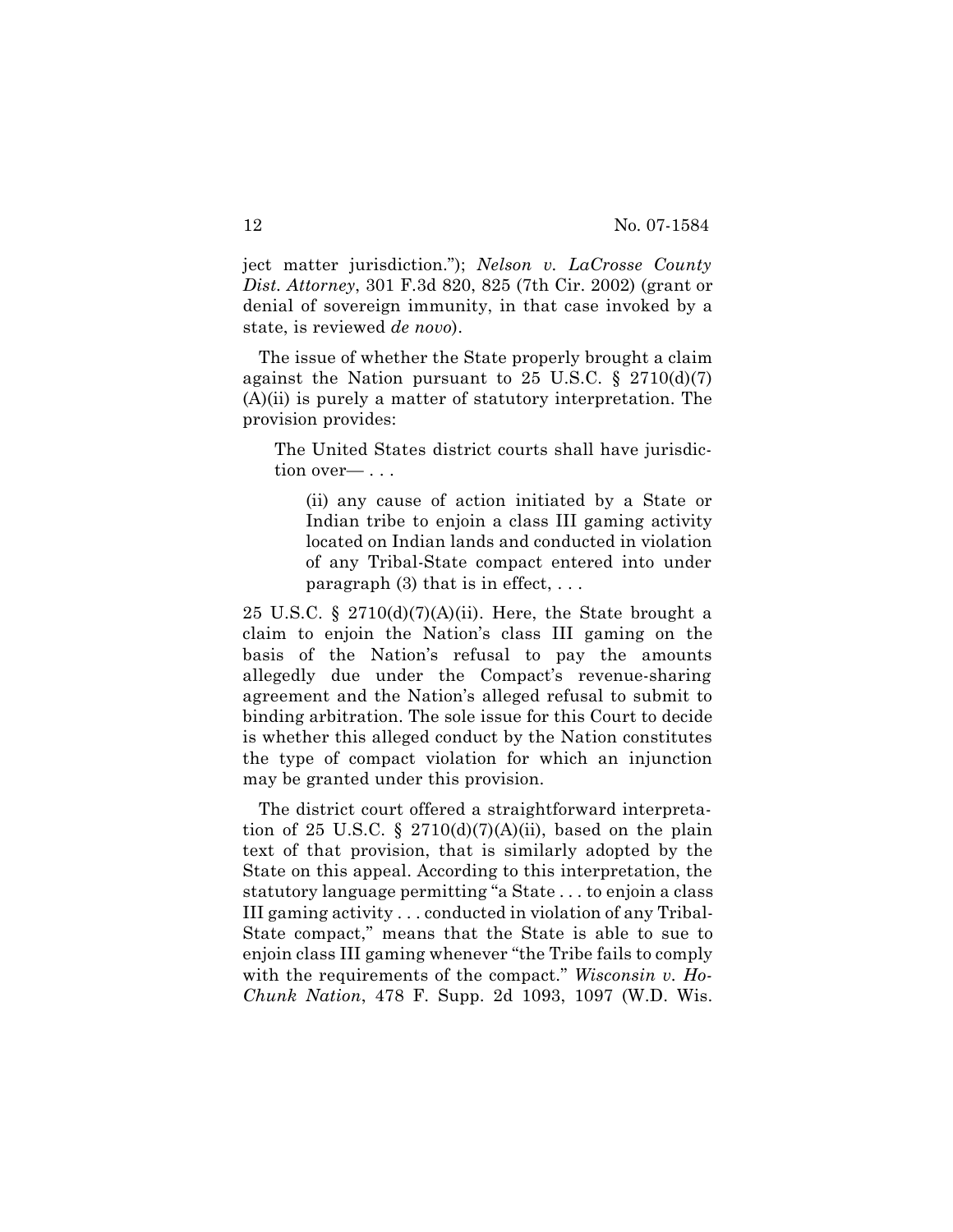2007). Under this reading of the statute, the district court found, and the State argues on appeal, that the claim was proper in that it sought to enjoin the Nation's class III gaming for the Nation's alleged failure to comply with the Compact's revenue-sharing and dispute resolution provisions. The State supports its position by drawing attention to other provisions in the IGRA, which reflect that class III gaming is only permitted when performed in accord with a Tribal-State compact. 25 U.S.C. § 2710(d)(1)(C) ("*Class III gaming activities shall be lawful on Indian lands only if such activities are . . . conducted in conformance with a Tribal-State compact* entered into by the Indian tribe and the State under paragraph (3) that is in effect.") (emphasis added); 25 U.S.C. § 2710(d)(2)(C) ("*class III gaming activity on the Indian lands of the Indian tribe shall be fully subject to the terms and conditions of the Tribal-State compact* entered into under paragraph (3) by the Indian tribe that is in effect.") (emphasis added). The State thus contends that because class III gaming only exists by virtue of the compact permitting it, it is appropriate for such gaming to be enjoined whenever the Nation violates the Compact's terms.

The Nation argues that the State's interpretation of 25 U.S.C. §  $2710(d)(7)(A)(ii)$  is too broad in scope, and offers an alternative interpretation, which it claims is consistent with the plain text of the statute and the broader purposes of the IGRA. According to the Nation, the provision's language granting district courts jurisdiction over claims brought by a State "to enjoin a class III gaming activity . . . conducted in violation of any Tribal-State compact," means that jurisdiction exists for states to enjoin a tribe's class III gaming when that gaming is being conducted in a manner that violates compact provisions that prescribe how the games are to be played. Under this reading, jurisdiction for injunctive relief would only exist for compact violations directly related to the opera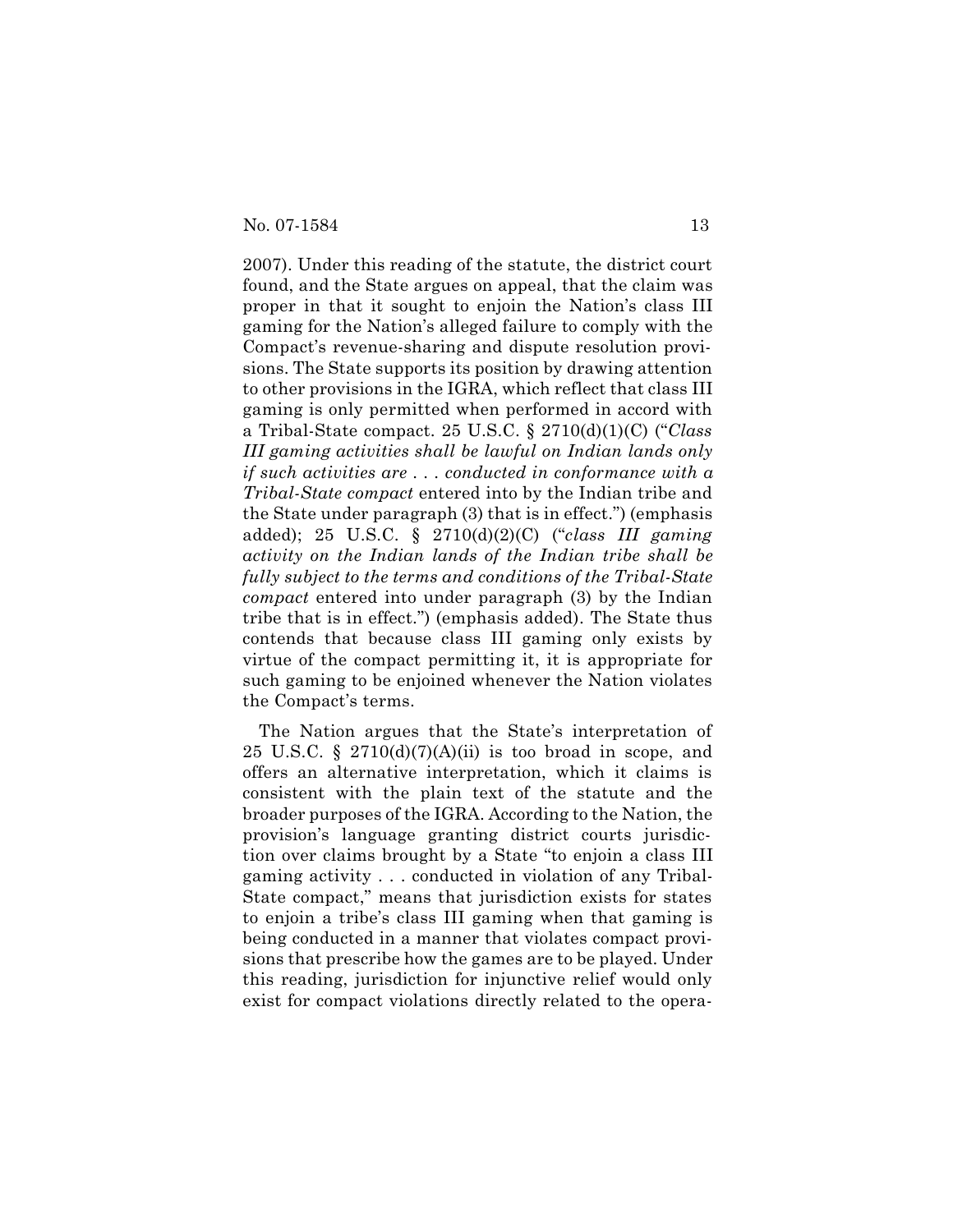tion of class III gaming. Therefore, the provision's applicability would be limited to compact violations such as the playing of unauthorized games, the playing of games at unauthorized locations or during unauthorized hours, or the wagering of bets outside the agreed upon betting limits. According to the Nation, the alleged violations for which the State seeks an injunction—nonpayment of funds and failure to arbitrate—are not directly related to the conduct of class III gaming and thus would not provide a basis for jurisdiction.

This interpretation of 25 U.S.C.  $\S$  2710(d)(7)(a)(ii) is more nuanced than that offered by the State, and the Nation attempts to bolster its reading of the provision by referencing the broad purposes of the IGRA. The Act sets forth three purposes for its enactment: (1) to provide for Indian gaming for purposes of "promoting tribal economic development, self-sufficiency, and strong tribal governments"; (2) to provide for the regulation of Indian gaming in order to protect it from organized crime, guarantee the tribe is the primary beneficiary of the gaming, and "to assure that gaming is conducted fairly and honestly"; and (3) to create a federal means for regulating Indian gaming. 25 U.S.C. § 2702. The Nation argues that because the State is the party seeking an injunction under 25 U.S.C. § 2710(d)(7)(A)(ii), jurisdiction for injunctive relief is only appropriate when state interests under the IGRA are implicated. Referencing the purposes of the Act as set forth in 25 U.S.C. § 2702, the Nation contends that state interests are limited to ensuring gaming is conducted fairly and without the influence of organized crime, and does not extend to the protection of the State's financial interests under the Compact's revenue-sharing agreement. It would violate the plain text of 25 U.S.C. §  $2710(d)(7)(A)(ii)$ , however, to narrowly interpret that provision so as to only reflect state interests. Although the State of Wisconsin is the party bringing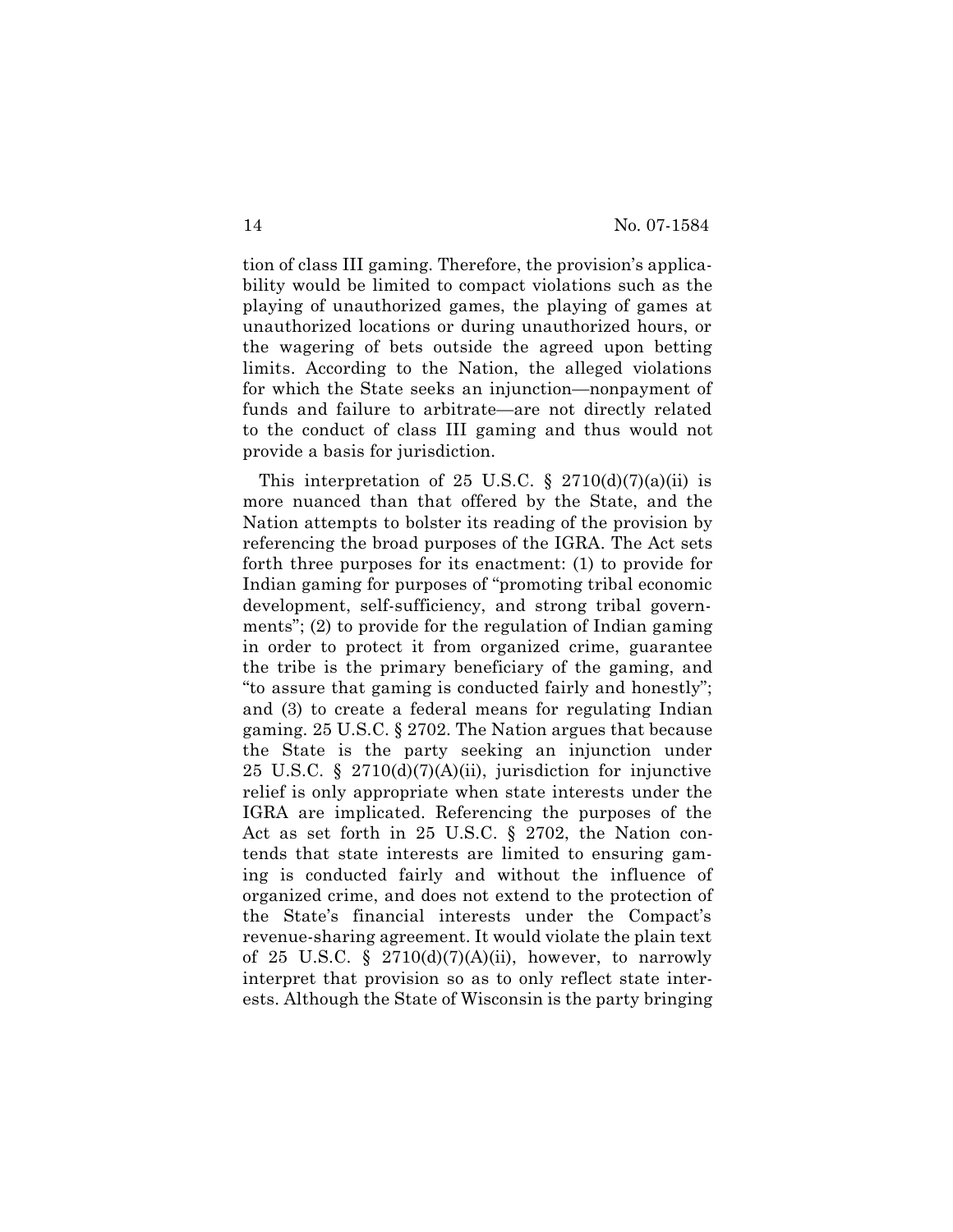suit under 25 U.S.C. § 2710(d)(7)(A)(ii) in this particular case, the language of that section clearly provides that federal jurisdiction exists over "any cause of action initiated by a State *or Indian tribe* to enjoin a class III gaming activity."<sup>2</sup> 25 U.S.C. § 2710(d)(7)(A)(ii) (emphasis added).

While the Nation's interpretation of 25 U.S.C.  $\S 2710(d)(7)(A)(ii)$  is unduly narrow in scope, the State's interpretation suffers from the same flaw at the opposite end of the spectrum. According to the State and district court's reading of 25 U.S.C. § 2710(d)(7)(A)(ii), a state may enjoin class III gaming for *any* violation of a Tribal-State compact. Some provisions included in tribal-state compacts however, are rather far afield from any of the state or tribal interests for which the IGRA was intended. *See* 25 U.S.C. § 2702. For example, the Compact between the State and the Nation includes a provision

<sup>&</sup>lt;sup>2</sup> At oral argument, the Nation contended that Congress included Indian tribes as a party able to seek an injunction under 25 U.S.C. § 2710(d)(7)(A)(ii) because at the time the IGRA was enacted, the Act grandfathered in certain tribes that had licensed their gaming operations to individual Indians, and Congress wanted to ensure that the tribal governments had a means of enjoining any illegal gaming activity conducted by these individuals. We note that such an interpretation is not evident from the plain text of the provision and that the Nation has not provided any specific citation to the legislative history to support its view. Furthermore, regardless of the reason Congress included Indian tribes in this section, courts have applied 25 U.S.C. §  $2710(d)(7)(A)(ii)$  so as to permit a suit brought by a tribe to enjoin class III gaming conducted in violation of a Tribal-State compact. *See In re Sac & Fox Tribe of the Miss. in Iowa/Meskwaki Casino Lit.*, 340 F.3d 749 (8th Cir. 2003) (holding that the tribe's elected council had jurisdiction under 25 U.S.C. § 2710(d)(7)(A)(ii) to bring a suit against the tribe's appointed council to enjoin the appointed council's alleged illegitimate operation of a casino under the terms of the tribe's compact with the State of Iowa).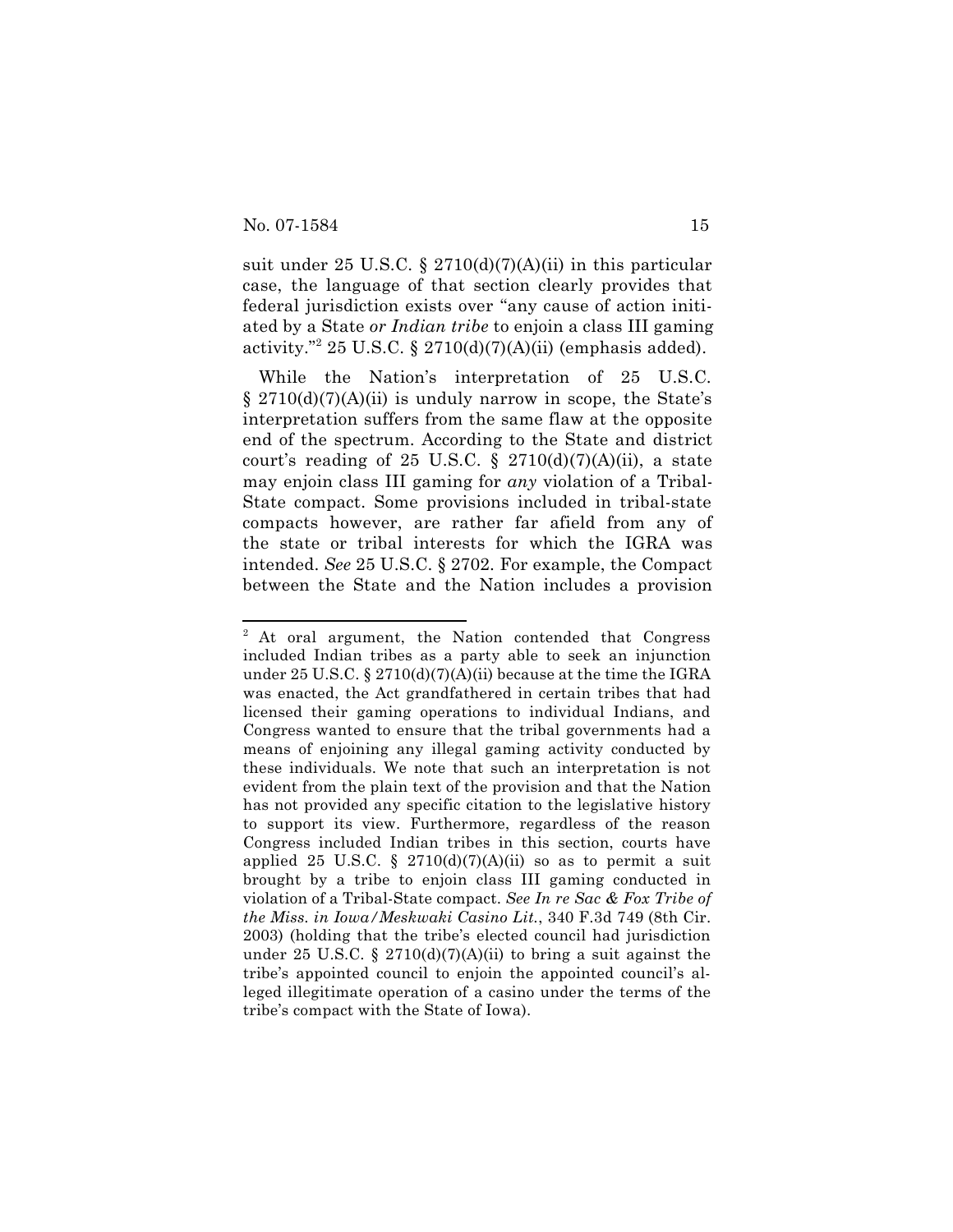whereby the Nation will contribute to rehabilitating the Badger Army Ammunition Base near Baraboo, Wisconsin. Under the State's interpretation of 25 U.S.C. § 2710(d)(7)(A)(ii), Congress both conferred jurisdiction and abrogated the Nation's sovereign immunity so as to permit the State to enjoin the Nation's class III gaming if the Nation were to neglect its obligation to the ammunition base. More troubling however, is that the State, in arguing that the Nation's class III gaming be enjoined for the Nation's alleged breach of its revenue-sharing obligation under the Compact, is urging this Court to confer jurisdiction for the alleged violation of a provision that is arguably barred by the IGRA itself.

The validity, under the IGRA, of revenue-sharing agreements in tribal-state compacts has been a contentious issue. *See* COHEN'S HANDBOOK OF FEDERAL INDIAN LAW § 12.05 (Matthew Bender & Company 2005). The IGRA includes a list of seven items which "[a]ny Tribal-State compact . . . may include provisions relat[ed] to." 25 U.S.C.  $\S 2710(d)(3)(C)(i-vii)$ . While this list provides that states and tribes may negotiate assessments by the state to defray its costs in regulating gaming, 25 U.S.C.  $\S$  2710(d)(3)(C)(iii), and includes a general catchall that the compact may address "any other subjects that are directly related to the operation of gaming activities," 25 U.S.C. § 2710(d)(3)(C)(vii), tribal-state revenue-sharing agreements are not expressly discussed in this section. *See* 25 U.S.C.  $\S 2710(d)(3)(C)(i-vii)$ . Moreover, such a revenuesharing agreement is at least in tension with 25 U.S.C.  $§$  2710(d)(4), which states that "nothing in this section shall be interpreted as conferring upon a State . . . authority to impose any tax, fee, charge, or other assessment upon an Indian tribe . . . to engage in a class III activity." States and tribes commonly circumvent the prohibitory language in  $\S$  2710(d)(4) by having such payments to the state serve as consideration for the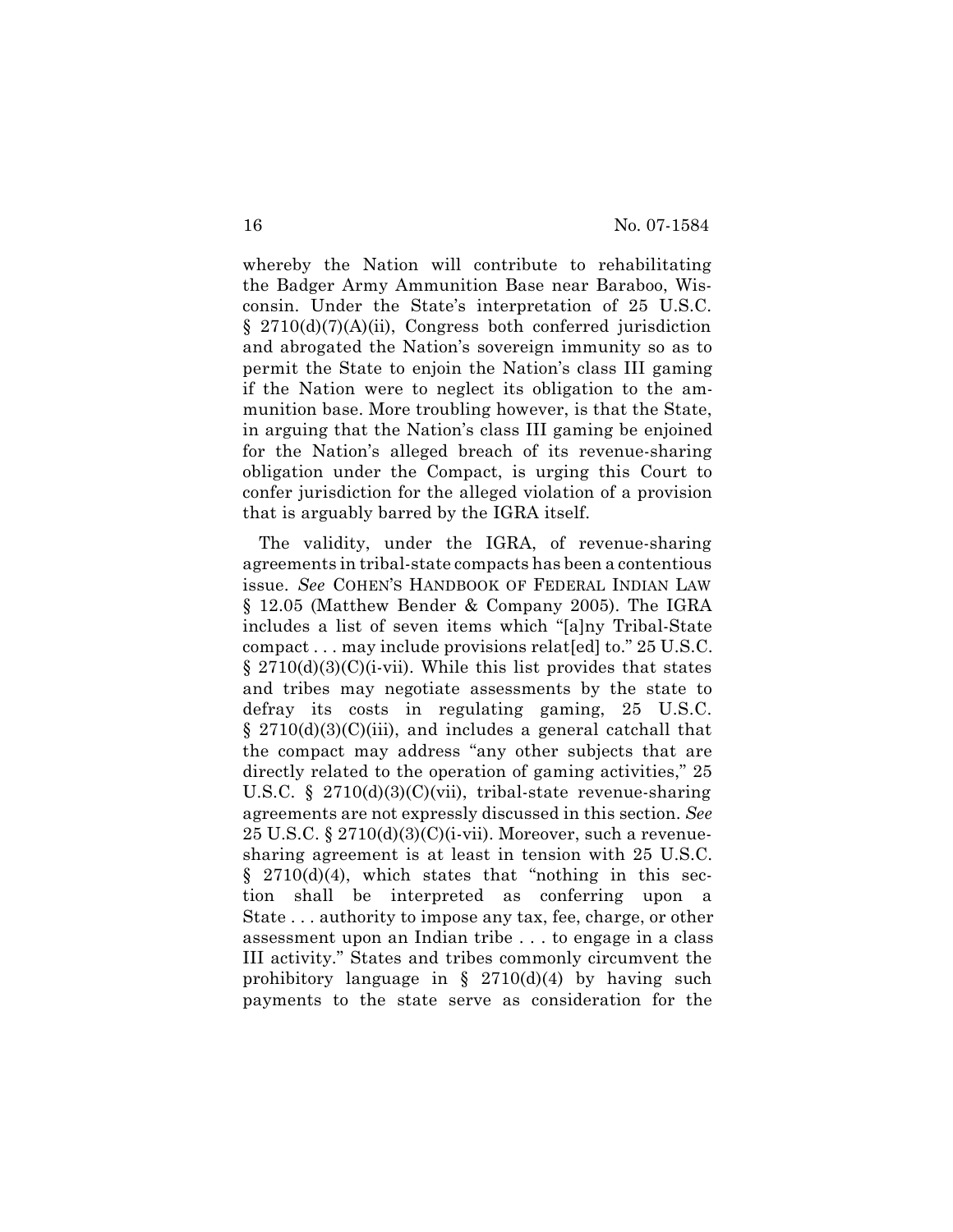tribe's exclusive operation of its gaming, rather than the ability to engage in class III gaming itself. COHEN'S HANDBOOK OF FEDERAL INDIAN LAW § 12.05; Gatsby Contreras, Note, *Exclusivity Agreements in Tribal-State Compacts: Mutual Benefit Revenue-Sharing or Illegal State Taxation?*, 5 J. GENDER RACE & JUST. 487, 494-95 (2002). Such is the case in the Compact between the Nation and the State, where payments to the State were made in exchange for exclusivity in the area surrounding the Nation's gaming operations and advance approval by the Governor for a potential fourth gaming site for the Nation in Madison, Wisconsin.

The Department of the Interior has permitted such revenue-sharing agreements when the State provides the tribe with "substantial economic exclusivity for Indian gaming," COHEN'S HANDBOOK OF FEDERAL INDIAN LAW § 12.05, n.133 (quoting Letter to Honorable Janet Napolitano, Governor of Arizona, from Aurene Martin, Acting Assistant Secretary of Indian Affairs (Jan. 24, 2003)), but the legitimacy of these revenue-sharing provisions is far from a settled issue. *See* Matthew L. M. Fletcher, *Bringing Balance to Indian Gaming*, 44 HARV. J. ON LEGIS. 39 (2007) (discussing the still unsettled validity of these agreements and proposing a legislative solution). Thus far, the Ninth Circuit is the only one of our sister circuits to have addressed the validity of these revenue-sharing agreements, in that case finding them valid under the IGRA. *In re Indian Gaming Related Cases,* 331 F.3d 1094 (9th Cir. 2003) ("*In re Indian Gaming*"). While we decline to use the case before us to weigh in on this matter, we do note that the terms of the revenuesharing agreements at issue in *In re Indian Gaming* are distinct from the one contained in the Compact between the Nation and the State. In *In re Indian Gaming*, the state's use of the payments made by the tribes was heavily restricted, with all payments placed in two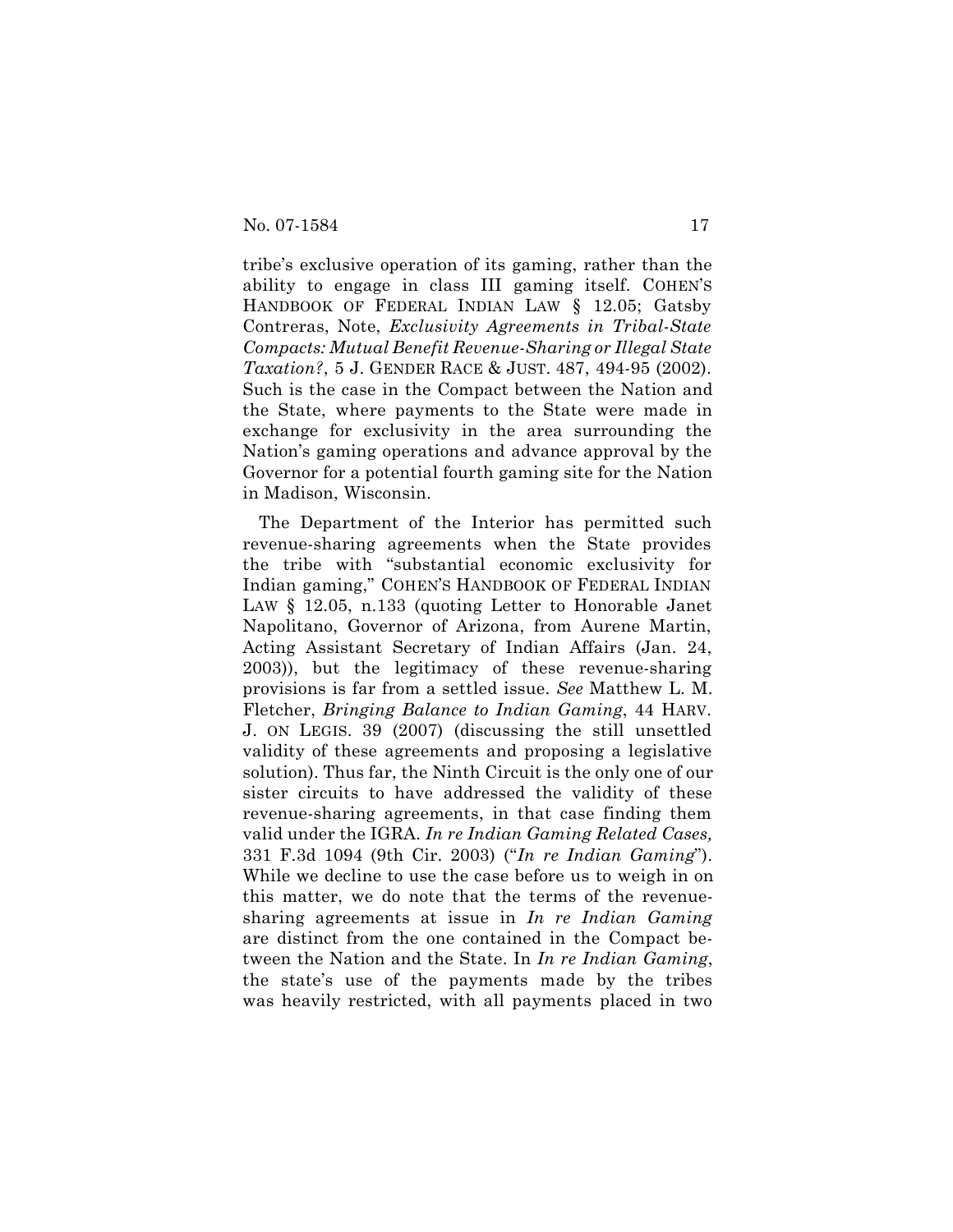funds, one of which distributed gaming revenue amongst non-gaming tribes, with the other designed to fund programs to treat gambling addiction, support local agencies impacted by Indian gaming, and finance other costs directly related to gaming operations. *Id.* at 1105-06. Here, however, the Nation's payments to the State are made without any restrictions or limits on the manner in which the State may use those funds. Again, we offer no opinion as to whether this distinction, or any other factor, compels a different result from that reached by the Ninth Circuit as to the validity of such revenue-sharing agreements. We are reluctant, however, to hinge jurisdiction and abrogation of the Nation's sovereign immunity on a provision that at a minimum does not appear to have been contemplated by Congress as being one of the matters tribes and the states may negotiate over under the IGRA. *See* 25 U.S.C.  $§ 2710(d)(3)(C)(i-vii).$ 

Turning again to the language of the statute, it is evident that this Court is not compelled by the plain text of 25 U.S.C. § 2710(d)(7)(A)(ii) to adopt either of the interpretations offered by the parties to this suit. Both the State and the Nation focused their reading of 25 U.S.C.  $\S$  2710(d)(7)(A)(ii) on the language granting district courts jurisdiction "to enjoin a class III gaming activity . . . conducted in violation of any Tribal-State compact." This, however, ignores critical language in  $\S 2710(d)(7)(A)(ii)$ , the full text of which provides:

The United States district courts shall have jurisdiction over— . . .

(ii) any cause of action initiated by a State or Indian tribe to enjoin a class III gaming activity located on Indian lands and conducted in violation of any Tribal-State compact *entered into under paragraph (3)* that is in effect,  $\dots$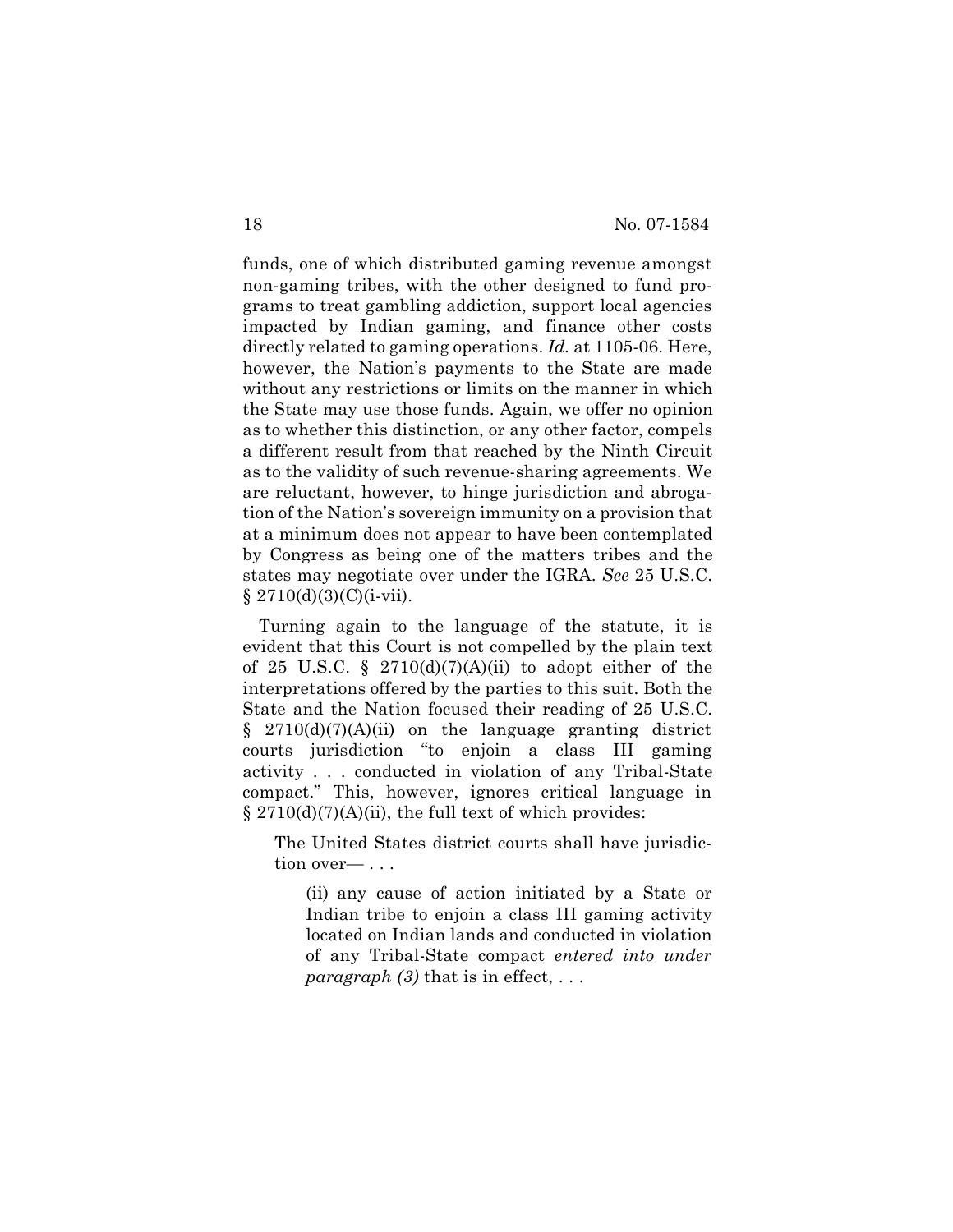25 U.S.C. §  $2710(d)(7)(A)(ii)$  (emphasis added). Paragraph (3) of the IGRA, the reference to which was ignored by both parties, governs the negotiation process tribes and states are to enter into for compacting under the Act. 25 U.S.C. § 2710(d)(3). Therefore, a proper interpretation of  $\S$  2710(d)(7)(A)(ii) is not that federal jurisdiction exists over a suit to enjoin class III gaming whenever *any* clause in a Tribal-State compact is violated, but rather that jurisdiction exists only when the alleged violation relates to a compact provision agreed upon pursuant to the IGRA negotiation process.

This interpretation of 25 U.S.C.  $\S$  2710(d)(7)(A)(ii) mitigates many of the concerns raised by both the State and the Nation. The district court expressed a view, adopted by the State, that the Nation's interpretation of 25 U.S.C. §  $2710(d)(7)(A)(ii)$  would lead to "the absurd" result that a minor infraction of a compact provision prescribing gaming hours would support an injunction, while a major breach going to the heart of the compact would stand remediless." *Ho-Chunk Nation*, 478 F. Supp. 2d at 1097. While under this Court's interpretation, 25 U.S.C. §  $2710(d)(7)(A)(ii)$  does not extend to all violations of a Tribal-State compact, as already discussed, 25 U.S.C. § 2710(d)(3)(C) provides a list of seven matters which a Tribal-State compact negotiated pursuant to the IGRA may address:

(C) Any Tribal-State compact negotiated under subparagraph (A) may include provisions relating to—

(i) the application of the criminal and civil laws and regulations of the Indian tribe or the State that are directly related to, and necessary for, the licensing and regulation of such activity;

(ii) the allocation of criminal and civil jurisdiction between the State and the Indian tribe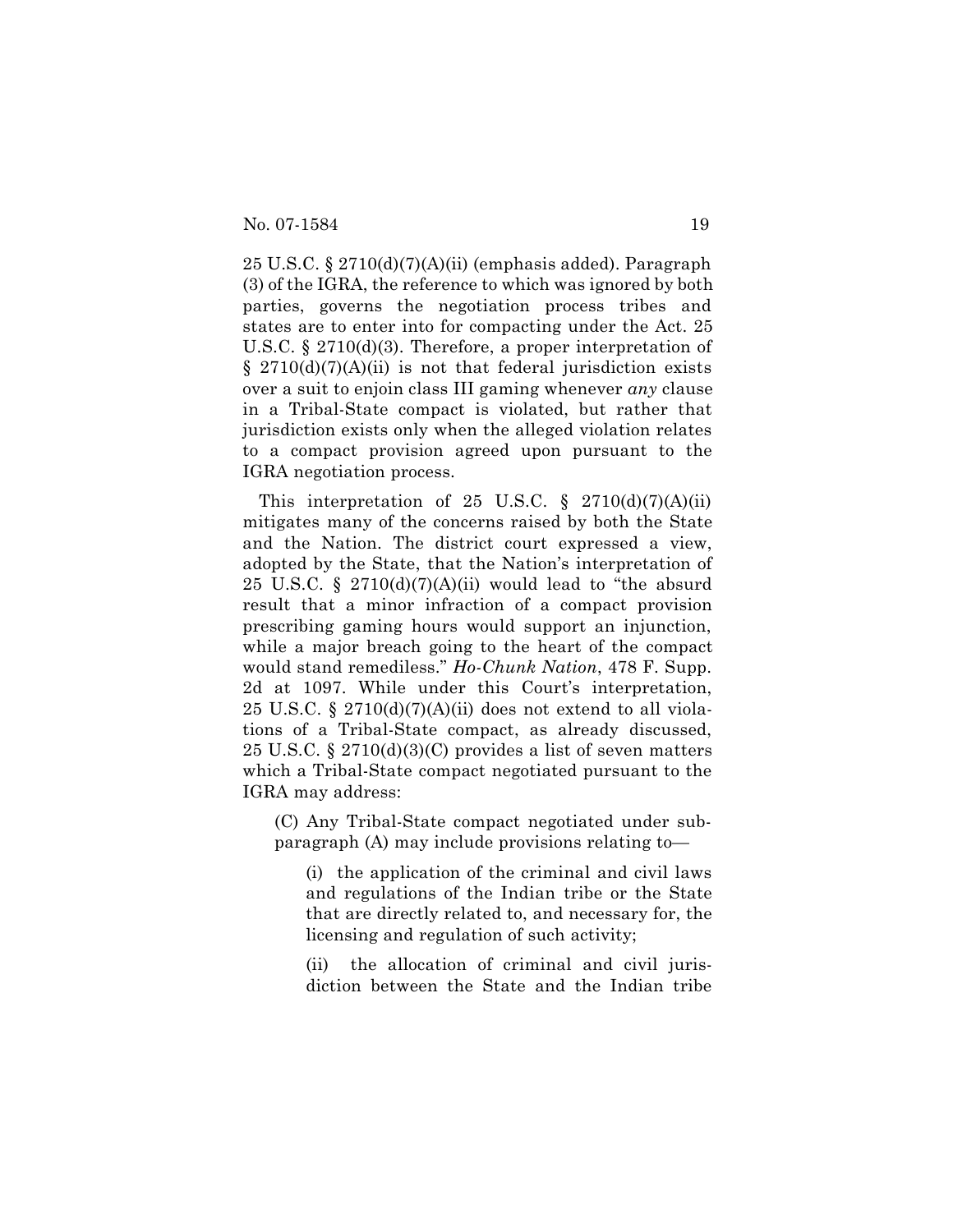necessary for the enforcement of such laws and regulations;

(iii) the assessment by the State of such activities in such amounts as are necessary to defray the costs of regulating such activity;

(iv) taxation by the Indian tribe of such activity in amounts comparable to amounts assessed by the State for comparable activities;

(v) remedies for breach of contract;

(vi) standards for the operation of such activity and maintenance of the gaming facility, including licensing; and

(vii) any other subjects that are directly related to the operation of gaming activities.

25 U.S.C. § 2710(d)(3)(C)(i-vii). Therefore, so long as the alleged compact violation relates to one of these seven items, a federal court has jurisdiction over a suit by a state to enjoin a class III gaming activity. Limiting the scope of 25 U.S.C. §  $2710(d)(7)(A)(ii)$  to alleged violations of the seven items enumerated in 25 U.S.C.  $§$  2710(d)(3)(C)(i-vii) also serves to align jurisdiction under this section with the IGRA's purposes. Unlike the Nation's proposal, this interpretation does not focus solely upon state interests. However, by limiting 25 U.S.C. § 2710(d)(7)(A)(ii)'s applicability to alleged violations of those items which Congress determined tribes and states may negotiate over under 25 U.S.C.  $§$  2710(d)(3)(C)(i-vii), this interpretation also ensures that jurisdiction is not conferred for alleged violations of provisions ancillary to the IGRA's purposes. Furthermore, narrowing the focus of 25 U.S.C.  $\S 2710(d)(7)(A)(ii)$ to alleged violations of "Tribal-State compact[s] *entered into under Paragraph (3)*" is consistent with the other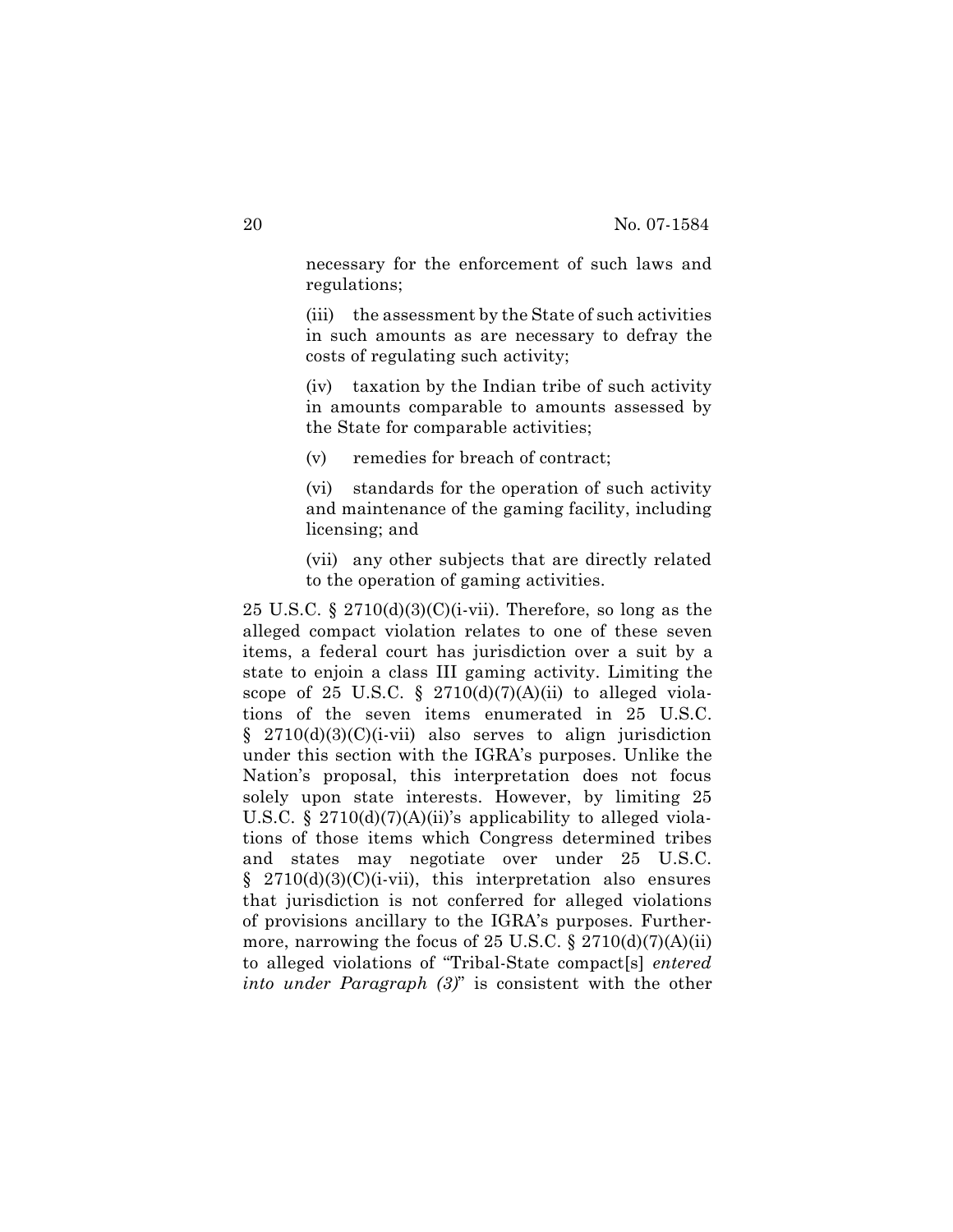provisions referenced by the State as illustrating that the lawful operation of class III gaming must be done in accord with a Tribal-State compact, since both sections cited by the State specifically refer to Tribal-State compacts "entered into under Paragraph (3)." *See* 25 U.S.C. § 2710(d)(1)(C) ("Class III gaming activities shall be lawful on Indian lands only if such activities are . . . conducted in conformance with a Tribal-State compact *entered into* by the Indian tribe and the State *under paragraph (3)* that is in effect.") (emphasis added); *see also* 25 U.S.C. § 2710(d)(2)(C) ("class III gaming activity on the Indian lands of the Indian tribe shall be fully subject to the terms and conditions of the Tribal-State compact *entered into under paragraph (3)* by the Indian tribe that is in effect.") (emphasis added).

Having determined that federal jurisdiction under 25 U.S.C. § 2710(d)(7)(A)(ii) is limited to alleged compact violations relating to the seven items listed in 25 U.S.C. § 2710(d)(3)(C)(i-vii), the remaining issue is whether the provisions allegedly violated by the Nation fall under that list. In its amended complaint, the State alleges that the Nation violated the Compact in two ways: (1) "[b]y refusing to pay all the amounts due" under the Second Amendment's revenue-sharing agreement, and (2) "[b]y refusing to submit to binding arbitration" in violation of the Compact's Dispute Resolution provision. As discussed above, tribal-state revenue-sharing agreements do not expressly appear on the list of items tribes and states may negotiate over under 25 U.S.C.  $\S$  2710(d)(3)(C)(i-vii). The payments made to the State in this case are not limited to the State's costs of regulating tribal gaming, *see* 25 U.S.C. § 2710(d)(3)(C)(iii), and it is far from certain that the revenue-sharing agreement falls under the catchall for provisions related to "any other subjects that are directly related to the opera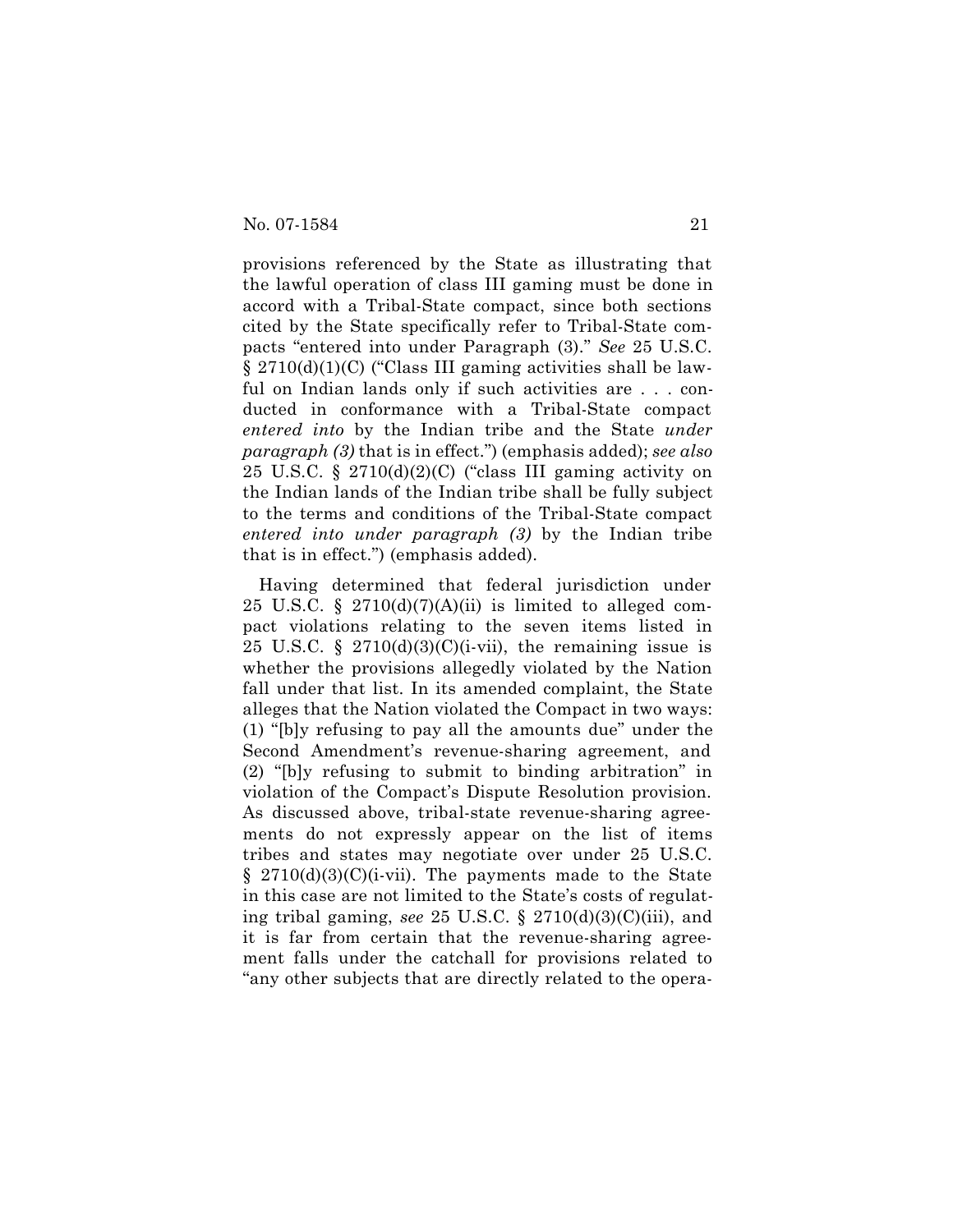tion of gaming activities."3 *See* 25 U.S.C. § 2710(d)(3)  $(C)(vii)$ .

Federal jurisdiction under 25 U.S.C. § 2710(d)(7)(A)(ii) in this case however, does not hinge solely upon whether the revenue-sharing agreement can be deemed to be a "subject[ ] . . . directly related to the operation of gaming activities." *See* 25 U.S.C. § 2710(d)(3)(C)(vii). In its amended complaint, the State also sought an injunction pursuant to 25 U.S.C. § 2710(d)(7)(A)(ii) due to the Nation's alleged breach of the Compact's Dispute Resolution provision. The Second Amendment's inclusion of a Dispute Resolution provision, compelling the parties to submit to binding arbitration for "any dispute . . . regarding the interpretation or enforcement of the Compact," falls under the ambit of 25 U.S.C.  $\S 2710(d)(3)(C)(v)$ , which provides that "Tribal-State compact[s] . . . may include provisions relating to— . . . remedies for breach of contract." Therefore, the district court properly had jurisdiction, and Congress abrogated the Nation's sovereign immunity, with respect to the State's claim pursuant to 25 U.S.C.  $\S 2710(d)(7)(A)(ii)$  to enjoin the Nation's class III

<sup>3</sup> In *In re Indian Gaming*, the State of California granted tribes the exclusive right to conduct Las Vegas-style class III gaming, partially in exchange for contributions by the tribes into a Revenue Sharing Trust Fund, whose funds were distributed among the State's non-gaming tribes. *In re Indian Gaming,* 331 F.3d at 1104-05. The Ninth Circuit found that this arrangement fell under the 25 U.S.C.  $\S$  2710(d)(3)(C)(vii) catchall provision, because the Revenue Sharing Trust Fund served the IGRA's purpose to "promote[ ] tribal economic development, self-sufficiency, and strong tribal governments." *Id*. at 1111 (quoting 25 U.S.C. § 2702(1)). In this case, the Nation received largely the same benefit—exclusivity—as that granted to the California tribes, but unlike *In re Indian Gaming*, the Compact between the Nation and State does not limit what the State may do with the payments it receives from the Nation.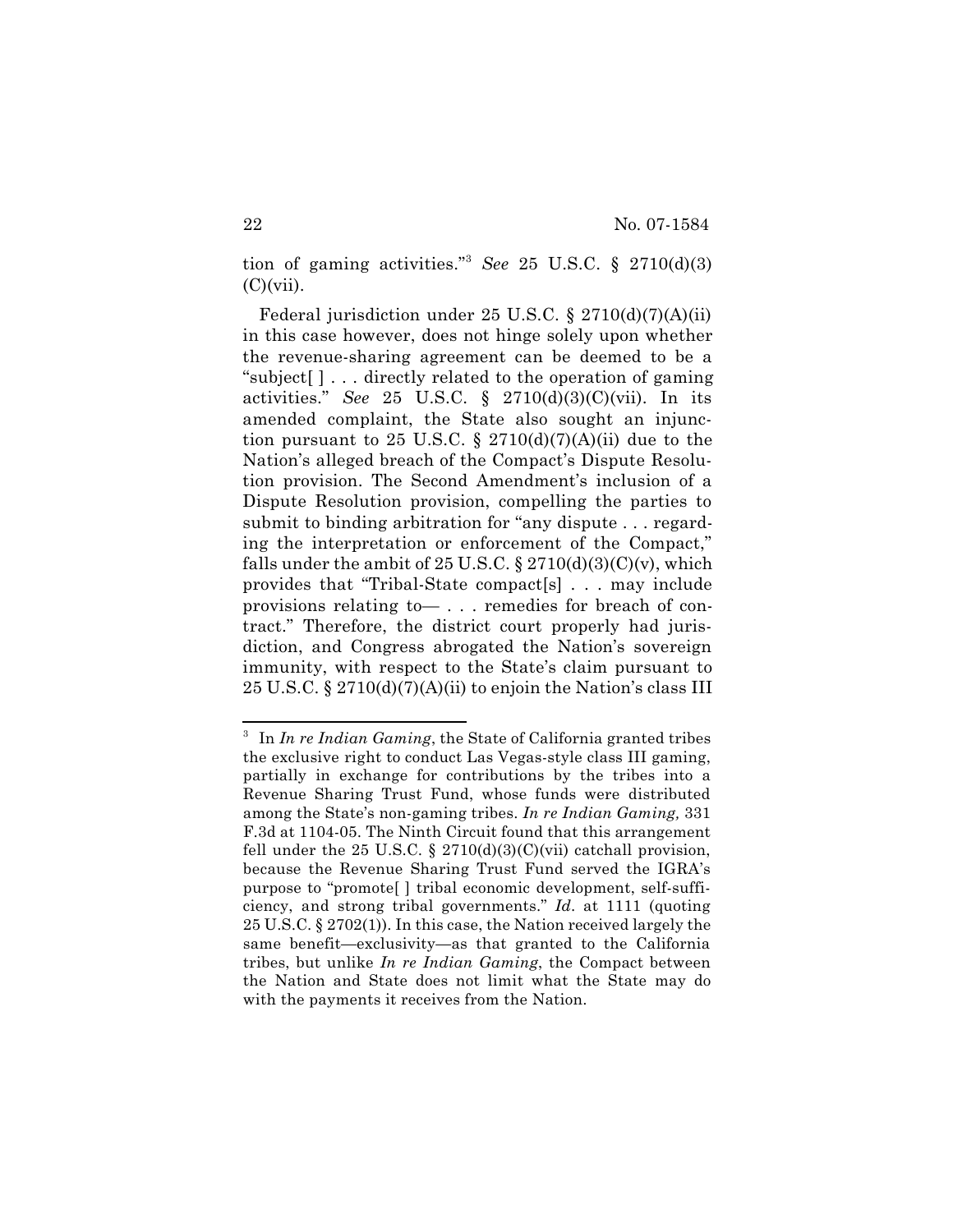gaming due to its alleged refusal to submit to binding arbitration.

## **C. Federal Jurisdiction for the State's Remaining Causes of Action**

"Because we are obligated to consider our jurisdiction at any stage of the proceedings," *Enahoro*, 408 F.3d at 883, we observe that our interpretation of 25 U.S.C.  $\S 2710(d)(7)(A)(ii)$  as it relates to the State's second cause of action does not alter the district court's finding of jurisdiction over the other claims brought by the State in its amended complaint.

The State, in its fourth cause of action, sought a declaration that it has negotiated in good faith with the Nation as required by the IGRA. However, "the Declaratory Judgment Act is not an independent source of federal subject matter jurisdiction," and requires an "independent basis for jurisdiction." *GNB Battery Technologies v. Gould, Inc.*, 65 F.3d 615, 619 (7th Cir. 1995). When a declaratory judgment is sought, "jurisdiction is determined by whether federal question jurisdiction would exist over the presumed suit by the declaratory judgment defendant." *Id.* Such an independent basis for jurisdiction exists with respect to this claim—the Nation's ability to bring suit against the State pursuant to 25 U.S.C. § 2710(d)(7)(A)(i), which grants federal district courts jurisdiction over "any cause of action initiated by an Indian tribe arising from the failure of a State to enter into negotiations with the Indian tribe for the purpose of entering into a Tribal-State compact under paragraph (3) or to conduct such negotiations in good faith." 25 U.S.C.  $\S$  2710(d)(7)(A)(i). "The separate and distinct jurisdictional question of constitutional dimension' of whether an 'actual controversy' existed," *GNB Battery Technologies,* 65 F.3d at 620, is also met in this case, because the State's amended com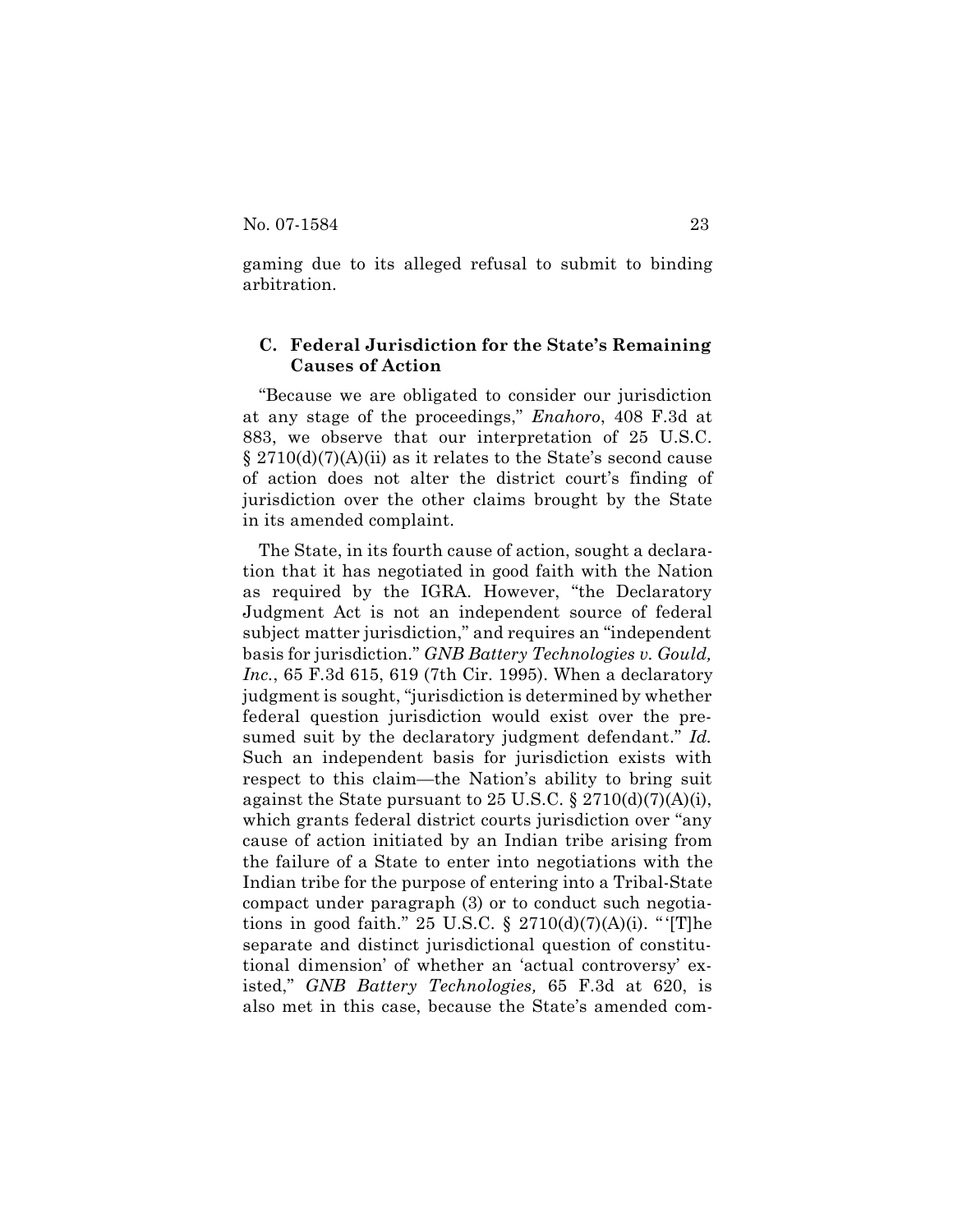plaint pled that the Nation's complaint in arbitration included allegations that the Nation had engaged in "bad faith" negotiations in violation of the IGRA.

With respect to the State's other substantive claims against the Nation,<sup>4</sup> the district court has supplemental jurisdiction over these claims pursuant to 28 U.S.C. § 1367(a) so long as they "derive from a common nucleus of operative fact" with the original federal claims. *Groce v. Eli Lilly & Co.,* 193 F.3d 496, 500 (7th Cir. 1999) (quoting *City of Chicago v. International College of Surgeons,* 522 U.S. 156, 164-65, 139 L. Ed. 2d 525, 118 S. Ct. 523 (1997)) (stating that the "common nucleus of operative fact" standard was codified in the statute's grant of supplemental jurisdiction over claims "so related to [the federal] claims . . . that they form part of the same case or controversy"). Such is the case here. The other claims brought by the State pertain to the same set of circumstances at issue in the federal claim under 25 U.S.C. § 2710(d)(7) (A)(ii)—the Nation and State's attempts to ascertain and resolve the impact the Wisconsin Supreme Court's decisions have on their gaming compact.

Finally, the last two causes of action brought by the State are to enforce the Dispute Resolution provision in the Compact pursuant to the FAA as it relates to the arbitrable claims in the amended complaint. As we stated when this case first came before us, "[t]he FAA by itself does not provide subject matter jurisdiction for any dispute; as a result, 'there must be diversity of citizen-

<sup>4</sup> This includes the State's first cause of action, seeking a declaration that the Nation is in violation of the IGRA by allegedly failing to adhere to the Compact's revenue-sharing and dispute resolution provisions; third cause of action for breach of contract based upon the same alleged Compact violations; and the fifth and sixth causes of action, seeking a declaration and order that the Nation pay all current and future amounts allegedly due under the Compact.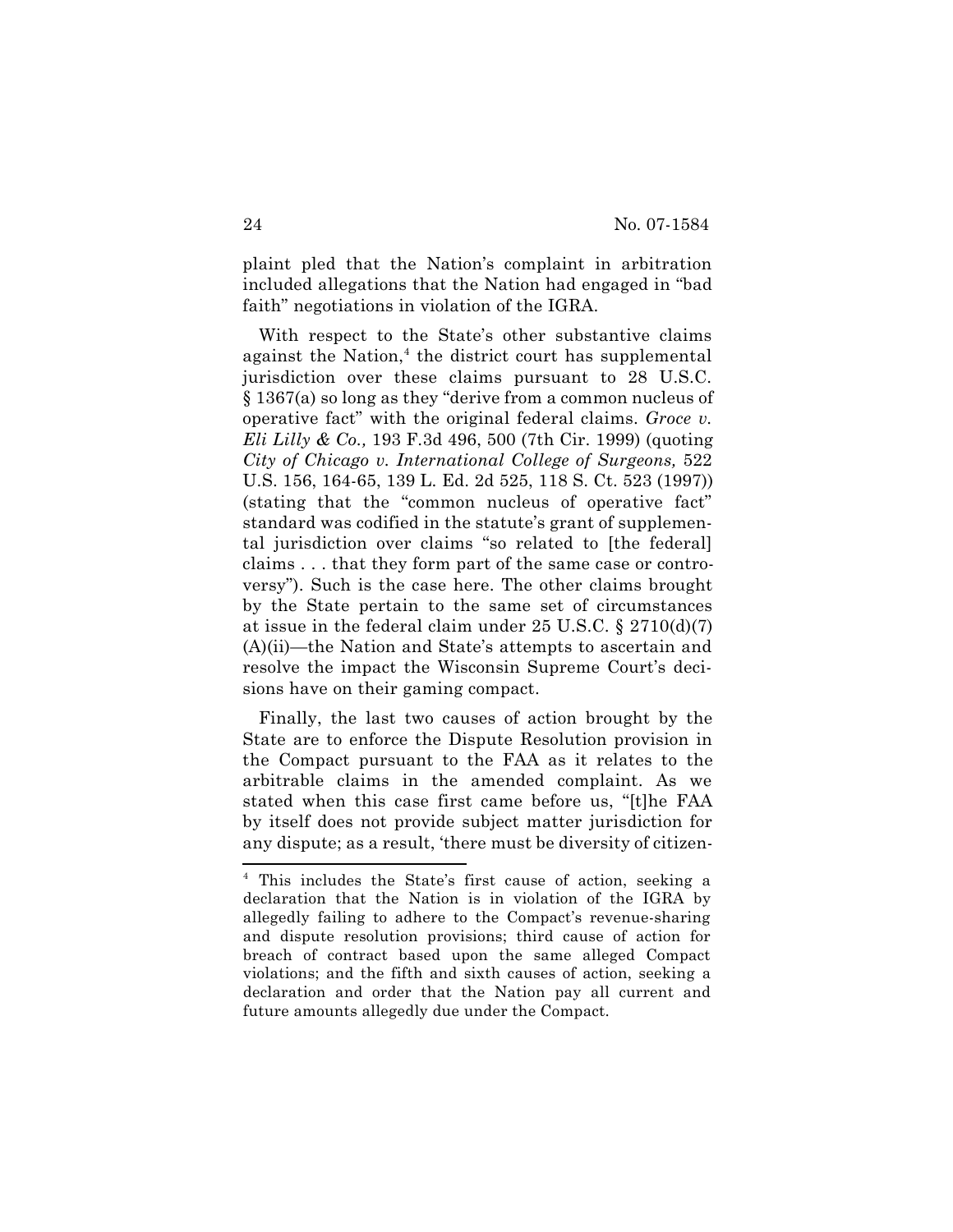ship or some other independent basis for federal jurisdiction' to address an arbitration dispute." *Ho-Chunk I,* 463 F.3d at 659 (quoting *America's Moneyline, Inc. v. Coleman*, 360 F.3d 782, 784 (7th Cir. 2004)). Having found that all the claims which may be arbitrable are properly before the district court, the district court has jurisdiction over the State's claims to enforce the Dispute Resolution provision pursuant to the FAA.5 *Allied-Bruce Terminix Cos. v. Dobson*, 513 U.S. 265, 273-77, 130 L. Ed. 2d 753, 115 S. Ct. 834 (1995) (interpreting 9 U.S.C. § 2). Thus, the remaining question is whether the Nation's sovereign immunity barred the district court from hearing any of these claims.

## **D. The Nation's Sovereign Immunity with Respect to the State's Remaining Claims**

While federal jurisdiction exists with respect to all the State's remaining causes of action, the Nation's sovereign immunity still barred these claims from being brought against it unless this immunity had been waived by the tribe or "unequivocally" abrogated by Congress. *See C & L Enters., Inc. v. Citizen Band Potawatomi Indian Tribe*, 532 U.S. 411, 418, 121 S. Ct. 1589, 149 L. Ed. 2d 623 (2001); *see also Oklahoma Tax Comm'n v. Citizen Band Potawatomi Indian Tribe,* 498 U.S. 505, 509, 111 S. Ct. 905, 909, 112 L. Ed. 2d 1112 (1991). The Supreme

<sup>&</sup>lt;sup>5</sup> The FAA's applicability in this case depends upon whether the Compact "affects interstate commerce." *Allied-Bruce Terminix Cos. v. Dobson*, 513 U.S. 265, 273-77, 130 L. Ed. 2d 753, 115 S. Ct. 834 (1995) (interpreting 9 U.S.C. § 2). This Court found it unnecessary to address this issue when it arose in *Ho-Chunk I*, 463 F.3d at 661-62, but the district court, as part of its ruling on the Nation's motion for summary judgment, found that the Compact did affect interstate commerce. We decline to address on this appeal the merits of the district court's decision on this issue.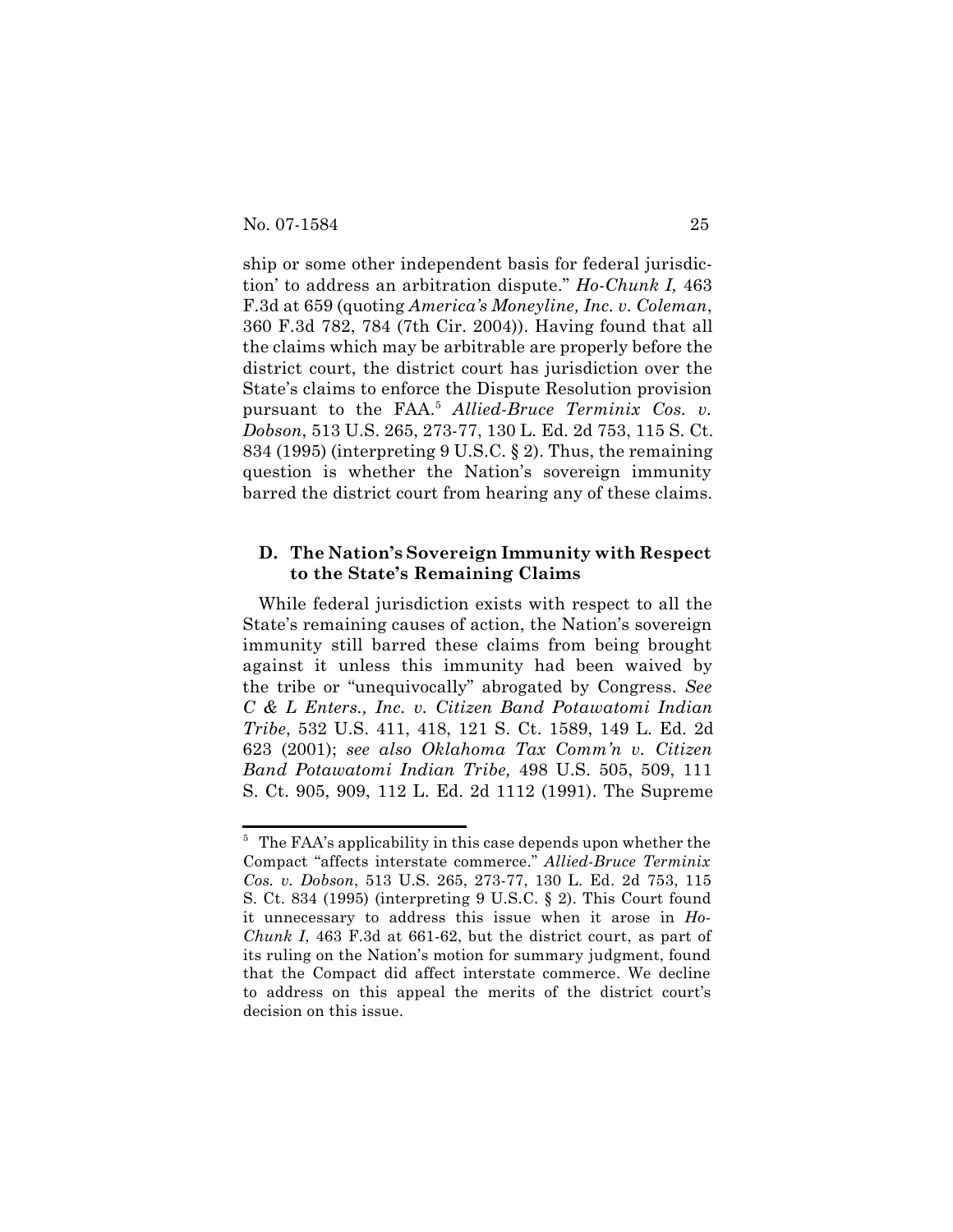Court has held that Congress did not abrogate state sovereign immunity in the Supplemental Jurisdiction Act, *Raygor v. Regents of Univ. of Minn.*, 534 U.S. 533, 541-42, 152 L. Ed. 2d 27, 122 S. Ct. 999 (2002), and we find no indication Congress intended a contrary result with respect to tribal sovereign immunity under this statute. Similarly, the State has not argued that 25 U.S.C.  $\S$  2710(d)(7)(A)(i) or the FAA contains such an abrogation on Congress's part. Thus, the district court's ability to hear these remaining claims depends upon whether the Nation has waived its sovereign immunity.

The Nation and the State both waived their respective sovereign immunity in Paragraph 11, Section XXIV.B of the Second Amendment to the Compact, which provides:

The Nation and the State expressly waive, to the extent the State or the Tribe may do so pursuant to law, any and all sovereign immunity with respect to any claim brought by the State or the Nation to enforce any provision of this Compact, as amended.

The Nation argues that the Wisconsin Supreme Court's decision in *Panzer*, which held that "[t]he Governor lacked any inherent authority to waive the state's sovereign immunity," *Panzer*, 680 N.W.2d at 700, rendered the State's sovereign immunity in the Second Amendment unenforceable, which in turn revoked the Nation's waiver of its sovereign immunity. The district court did not squarely address this issue in its memorandum and order on the Nation's motion for summary judgment. The district court did however, hold that the *Panzer* decision did not constitute a determination "by a court of competent jurisdiction" that the Duration provision in the Second Amendment was unenforceable or invalid. The Nation contends that the district court's decision regarding *Panzer's* effect on the Duration provision's validity effectively amounted to a determination that the Nation's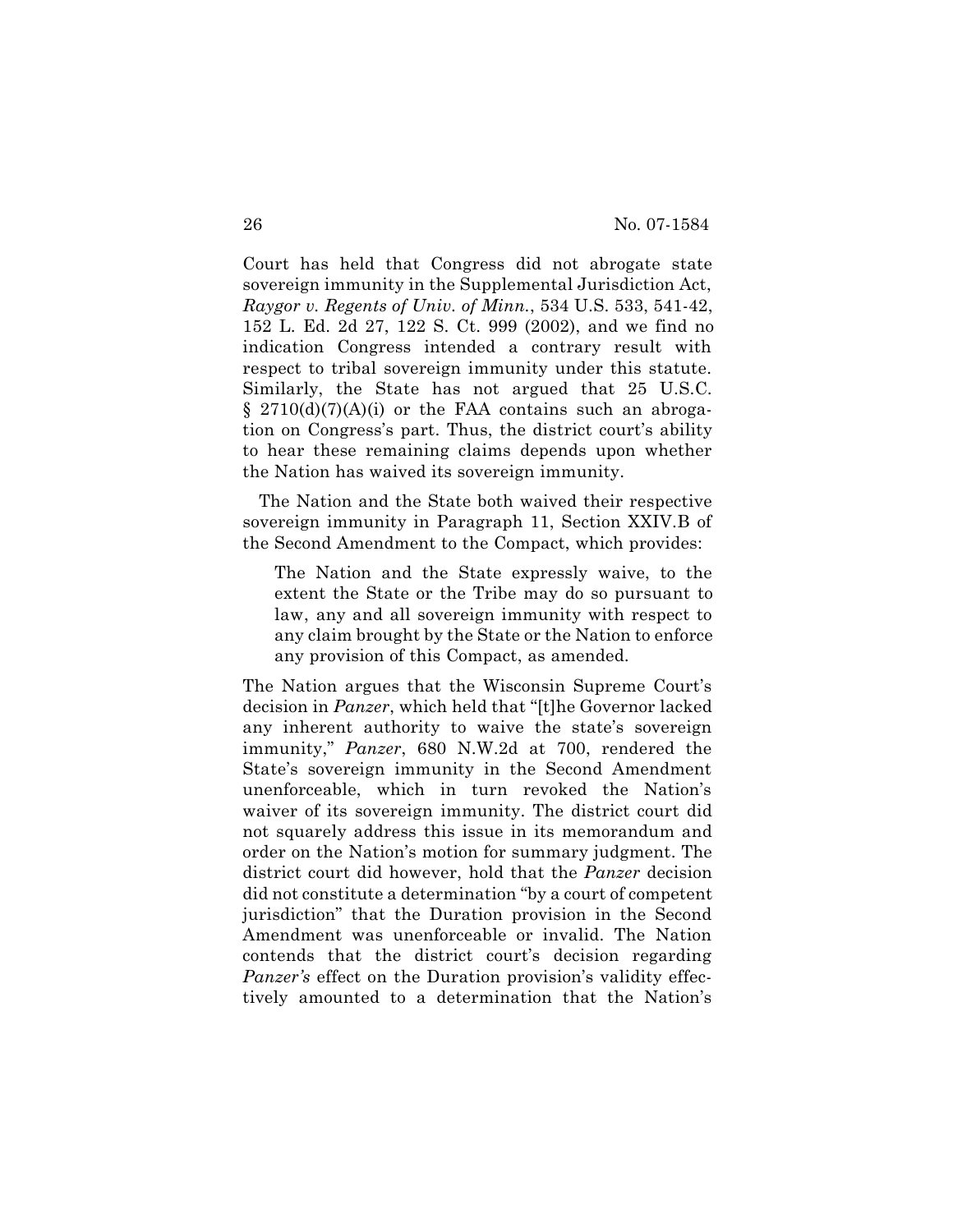waiver of its sovereign immunity had not been revoked. Based on this reasoning, the Nation urges this Court to review, pursuant to the collateral order doctrine, the district court's holding regarding *Panzer*'s applicability to the Compact.

The State questions whether the collateral order doctrine properly gives this Court appellate jurisdiction to determine the *Panzer* decision's effect on the parties' Compact. According to the State, even if the *Panzer* holding was applicable to the State's waiver of its sovereign immunity in the Second Amendment, this did not have the effect of revoking the Nation's waiver of its sovereign immunity. We find this to be the case, and thus need not address on interlocutory appeal the merits of the district court's finding that *Panzer* did not render the Second Amendment's Duration clause invalid or unenforceable.

*Panzer* held that the Governor lacked the "inherent or delegated power" to waive the State's sovereign immunity, and did not address a tribe's authority to waive its sovereign immunity. *See Panzer*, 680 N.W.2d at 700-01. Therefore, even if the Wisconsin Supreme Court's holding in *Panzer* served as a finding "by a court of competent jurisdiction" for purposes of the Second Amendment, it would only constitute a finding that the waiver of the State's sovereign immunity was invalid or unenforceable. The Nation does not offer a reference to any specific provision in the Second Amendment that provides that such a finding with respect to the State's sovereign immunity serves to automatically revoke the Nation's waiver of its immunity. Instead, the only provisions to explicitly address the Nation's ability to revoke its sovereign immunity waiver, Paragraph 11, Section XXIV.E & F in the Second Amendment, in both cases provide that such a revocation may only occur when the Nation is unable to obtain a judicial remedy or resolution as a result of the State's immunity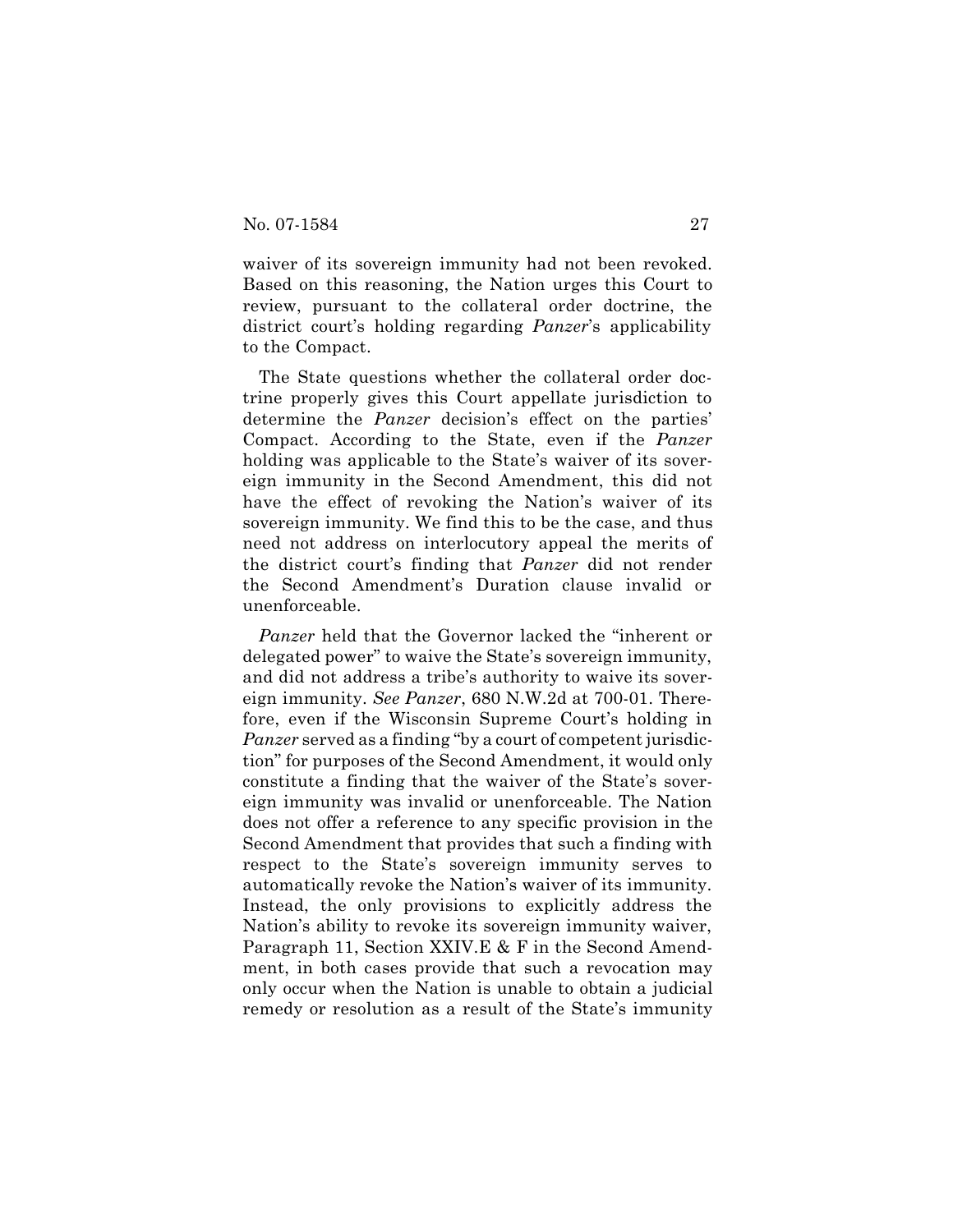from suit. At no point during the course of this ongoing litigation between the parties has the State invoked its sovereign immunity. Therefore, even if the *Panzer* decision did serve to invalidate the State's sovereign immunity waiver in the Compact, the Nation's waiver of its immunity remains intact since the State has never invoked its immunity from suit during the course of litigation with the Nation. Accordingly, because a contrary determination on our part with respect to the district court's holding that *Panzer* did not render the Duration provision unenforceable or invalid would not negate the Nation's waiver of sovereign immunity under the Compact, we hold that we do not have jurisdiction to address the merits of that decision on interlocutory appeal.

## **E. The Second Amendment's Arbitration Clause**

The Nation makes a final argument that, even if we were to hold, as we do, that the *Panzer* decision did not automatically revoke the Nation's sovereign immunity waiver, the scope of the Nation's waiver is still limited only to arbitration. This is not the case.

First, it is not altogether clear whether all disputes arising under the Compact are subject to arbitration. The Dispute Resolution provision in Paragraph 11, Section XXIII of the Second Amendment does include an arbitration clause, which provides:

If any dispute arises between the Parties regarding the interpretation or enforcement of the Compact, Amendment, and this Second Amendment, except as otherwise provided in this Second Amendment, that dispute ("Dispute") shall be resolved in accordance with the following procedure: ...

The section then goes on to provide that the parties will first meet and confer, but if that process does not lead to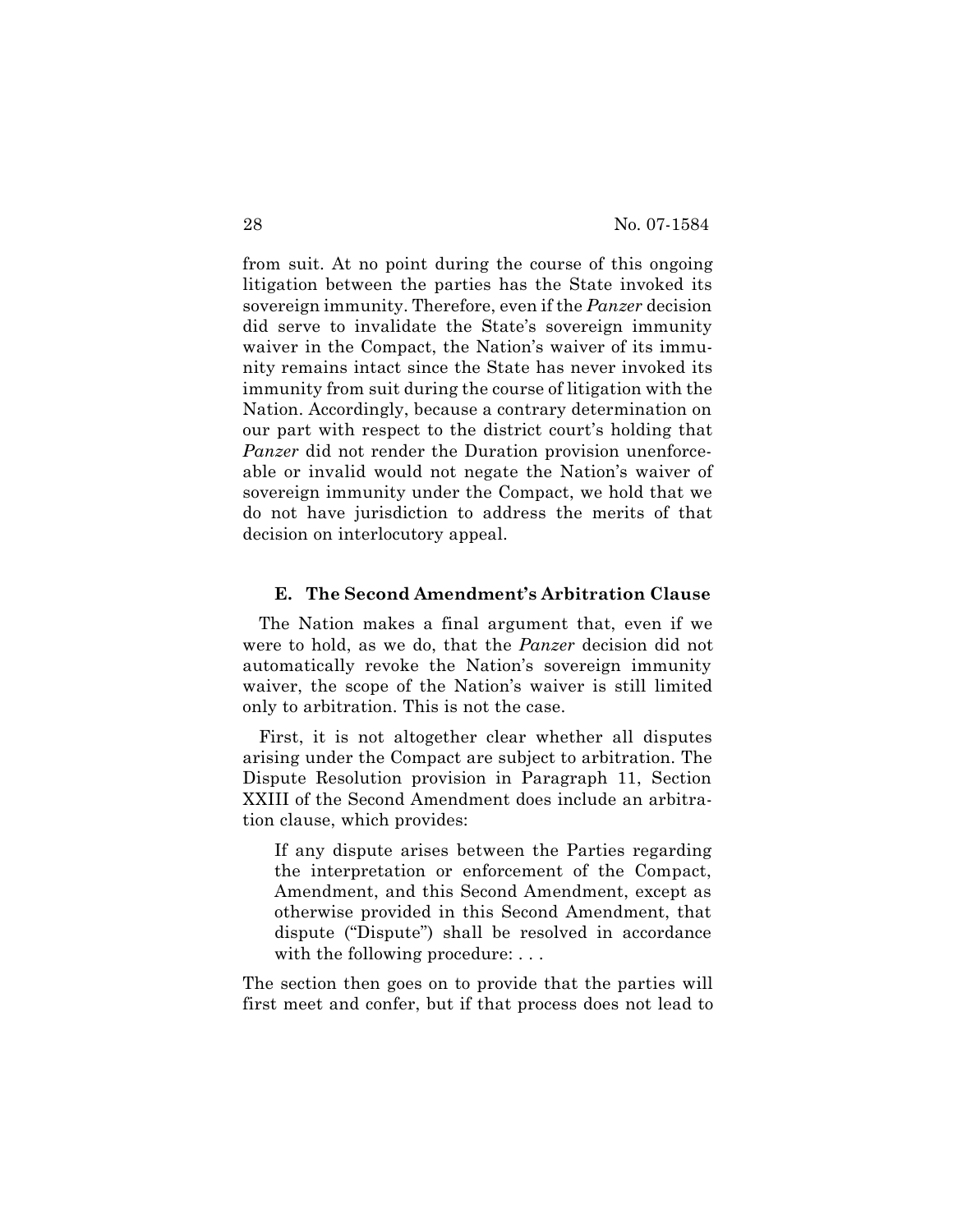a mutually satisfactory result, "either Party may serve a demand for arbitration on the other Party." If that occurs, "the Parties shall resolve the Dispute by binding arbitration," with actions to compel arbitration, determine whether an issue is arbitrable, or confirm an award to be brought in the United States District Court for the Western District of Wisconsin. This arbitration clause, however, is arguably in some tension with the first clause of the Sovereign Immunity section, which states:

Unless the Parties agree otherwise, if a dispute arises regarding compliance with or the proper interpretation of the requirements of the Compact, as amended, under Sections IV (Authorized Class III Gaming), XXIII (Dispute Resolution), XXIV (Sovereign Immunity), XXXIV (Payment to the State), and XXV (Reimbursement of State Costs), the dispute shall be resolved by the United States District Court for the Western District of Wisconsin.

Second Amendment, Paragraph 11, Section XXIV.A.

Similarly, contrary to the Nation's claim, the provision waiving the parties' sovereign immunity is not exclusively limited to the arbitration process set forth in the Dispute Resolution section:

Nothing contained herein shall be construed to waive the immunity of the State or the Nation except for suits arising under Sections XXIII [Dispute Resolution] and XXIV [Sovereign Immunity, including Section XXIV.A] of this Compact, as amended. The Nation and the State expressly waive, to the extent the State or the Tribe may do so pursuant to law, any and all sovereign immunity with respect to any claim brought by the State or the Nation to enforce any provision of this Compact, as amended. This waiver includes suits to collect money due to either Party pursuant to the terms of the Compact, as amended; to obtain an order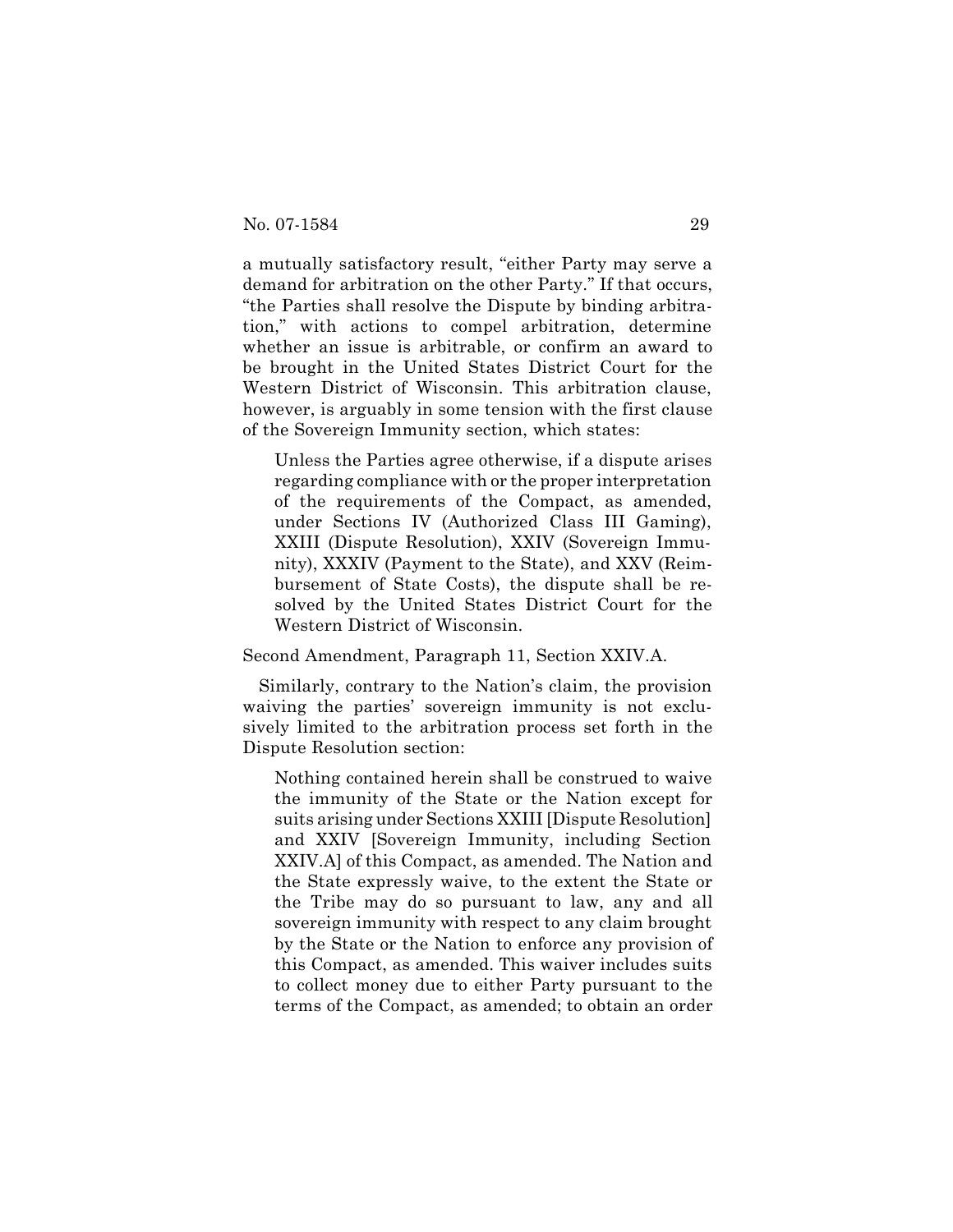to specifically enforce the terms of any provisions of the Compact, as amended; or to obtain a declaratory judgment and/or to enjoin any act or conduct in violation of this Compact, as amended. This waiver also includes a suit to enforce Section XXIII [Dispute Resolution] of this Compact as amended. . . .

Second Amendment, Paragraph 11, Section XXIV.B. If the Nation's waiver of its immunity were truly limited solely to arbitration, only the last sentence of the provision excerpted above would have been necessary—that the waiver "includes a suit to enforce Section XXIII of the Compact as amended."

Although the provisions discussed above make clear that the Nation's waiver of its sovereign immunity was not limited solely to arbitration proceedings, these same provisions reflect that the district court had the responsibility to determine which claims were arbitrable. The State sought relief under the Compact's arbitration process, with its seventh and eighth causes of action seeking that the court compel the parties to proceed with binding arbitration on all arbitrable issues. Once the district court found, as it did in its summary judgment ruling, that the FAA applied to the Compact, the district court was charged with determining the scope of this arbitration agreement. *Hill's Pet Nutrition v. Fru-Con Constr. Corp*., 101 F.3d 63, 65 (7th Cir. 1996). In determining whether the Nation and State agreed to arbitrate the claims brought by the State in its amended complaint, the district court should have "rel[ied] on state contract law governing the formation of contracts." *James v. McDonald's Corp*., 417 F.3d 672, 677 (7th Cir. 2005). Importantly for this case, "in deciding whether the parties have agreed to submit a particular grievance to arbitration, a court is not to rule on the potential merits of the underlying claims." *Stevens Constr. Corp. v. Chi. Reg'l Council of Carpenters*, 464 F.3d 682, 686 (7th Cir. 2006) (quoting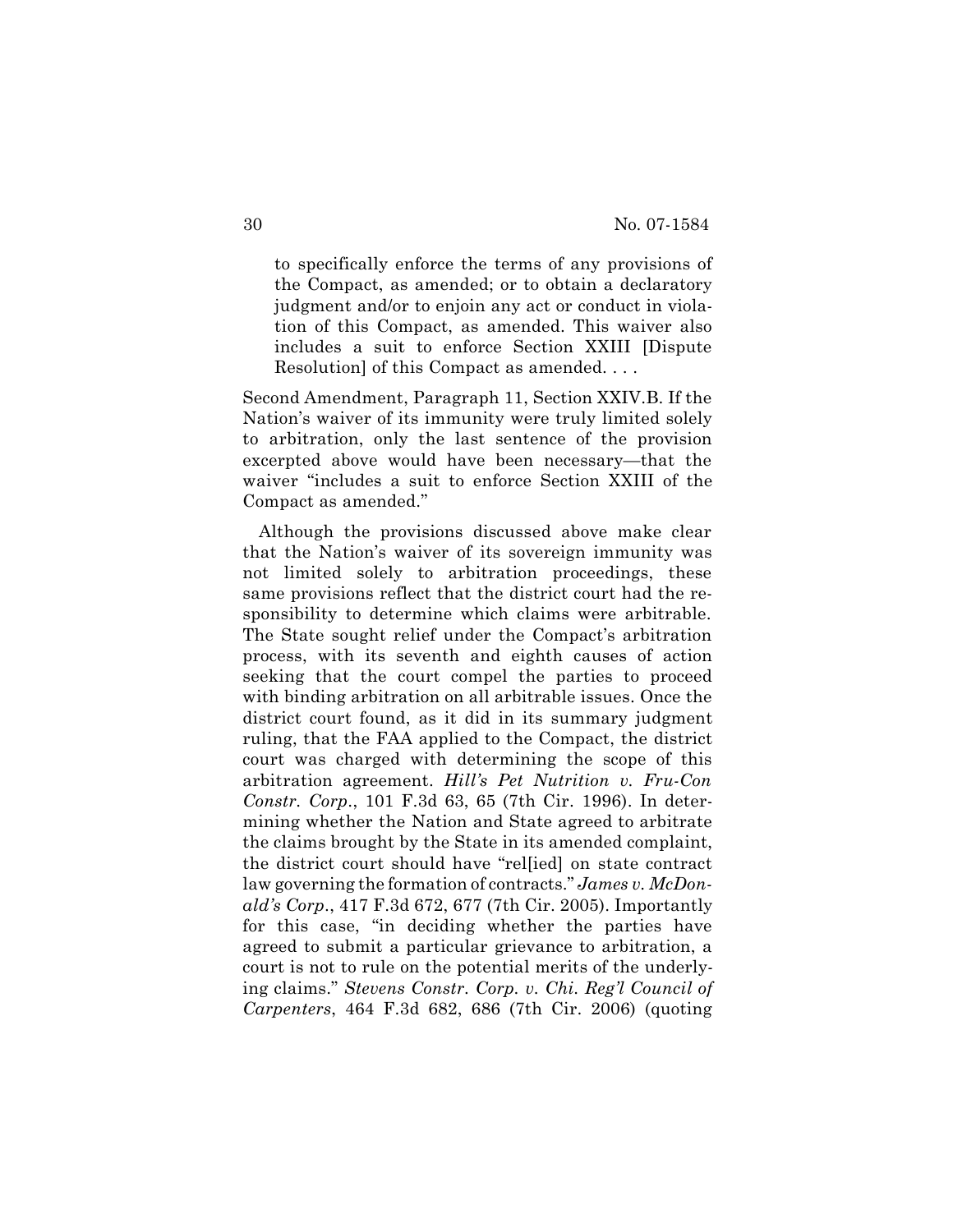No. 07-1584 31

*AT&T Technologies, Inc. v. Communications Workers of America*, 475 U.S. 643, 649-50, 106 S. Ct. 1415, 89 L. Ed. 2d 648 (1986)). While this Court has recognized that "where '[the] court's decision on arbitrability collapses into the same inquiry as [the] decision on the merits,' a court may need to touch on the merits of an issue that ordinarily would be decided in arbitration," this was not required of the district court in this case. *Id.* at 687 (quoting *BCS Ins. Co. v. Wellmark, Inc.*, 410 F.3d 349, 352 (7th Cir. 2005) (quotation marks omitted)). If the Nation's waiver of its sovereign immunity was dependent upon the *Panzer* decision's effect on the Compact, then the district court may have been justified in addressing that issue on the merits. Having determined, however, that this finding on the district court's part had no bearing on the Nation's waiver of its sovereign immunity under the Compact, this was not a circumstance where the arbitrability of the issue "collapse[d] into the same inquiry as [the] decision on the merits." *See id.* Therefore, the district court erred in not first determining the arbitrability of the State's claims under the Compact's Dispute Resolution provision, before proceeding to address the Nation's remaining claims for summary judgment. As a result, we vacate the district court's order regarding the Nation's motion for summary judgment, with the exception of its determination that the Compact was subject to the FAA and that federal jurisdiction existed over the State's claim seeking a declaration that it negotiated in good faith. We remand back to the district court for it to determine the arbitrability of the State's causes of action against the Nation.<sup>6</sup>

<sup>6</sup> We note that one of the claims raised by the Nation in its motion for summary judgment is that the renegotiation process set forth in the Dispute Resolution provision, which permits the arbitrator to decide on substitute provisions in the Compact, (continued...)